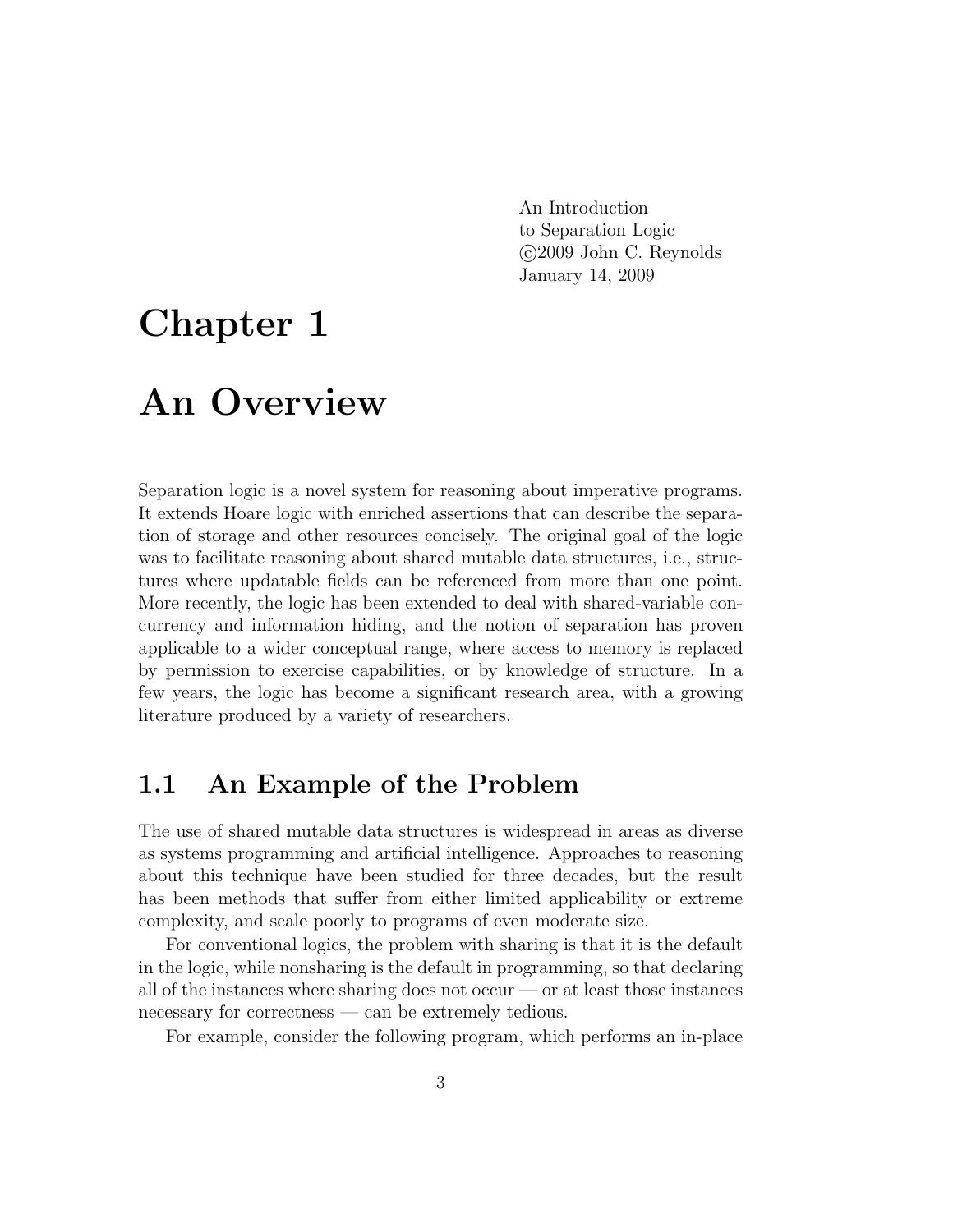reversal of a list:

$$
LREV \stackrel{\text{def}}{=} j := \mathbf{nil} \; ; \text{while } i \neq \mathbf{nil} \; \mathbf{do} \; (k := [i+1] \; ; [i+1] := j \; ; j := i \; ; i := k).
$$

(Here the notation  $[e]$  denotes the contents of the storage at address  $e$ .)

The invariant of this program must state that i and j are lists representing two sequences  $\alpha$  and  $\beta$  such that the reflection of the initial value  $\alpha_0$  can be obtained by concatenating the reflection of  $\alpha$  onto  $\beta$ :

$$
\exists \alpha, \beta. \text{ list } \alpha \text{ i } \wedge \text{ list } \beta \text{ j } \wedge \alpha_0^{\dagger} = \alpha^{\dagger} \cdot \beta,
$$

where the predicate list  $\alpha$  i is defined by induction on the length of  $\alpha$ :

$$
\mathsf{list} \ \epsilon \ \mathsf{i} \stackrel{\mathrm{def}}{=} \mathsf{i} = \mathsf{nil} \qquad \mathsf{list}(\mathsf{a} \cdot \alpha) \ \mathsf{i} \stackrel{\mathrm{def}}{=} \exists \mathsf{j}. \ \mathsf{i} \hookrightarrow \mathsf{a}, \mathsf{j} \land \mathsf{list} \ \alpha \ \mathsf{j}
$$

 $(and \rightarrow can be read as "points to").$ 

Unfortunately, however, this is not enough, since the program will malfunction if there is any sharing between the lists i and j. To prohibit this we must extend the invariant to assert that only nil is reachable from both i and j:

$$
(\exists \alpha, \beta. \text{ list } \alpha \text{ i } \land \text{ list } \beta \text{ j } \land \alpha_0^{\dagger} = \alpha^{\dagger} \cdot \beta)
$$
  
 
$$
\land (\forall k. \text{ reachable}(\text{i}, k) \land \text{reachable}(\text{j}, k) \Rightarrow k = \text{nil}),
$$
 (1.1)

where

$$
\begin{aligned}\n\textbf{reachable}(i, j) & \stackrel{\text{def}}{=} \exists n \ge 0. \textbf{ reachable}_n(i, j) \\
\textbf{reachable}_0(i, j) & \stackrel{\text{def}}{=} i = j \\
\textbf{reachable}_{n+1}(i, j) & \stackrel{\text{def}}{=} \exists a, k. \ i \hookrightarrow a, k \land \textbf{reachable}_n(k, j).\n\end{aligned}
$$

Even worse, suppose there is some other list x, representing a sequence  $\gamma$ , that is not supposed to be affected by the execution of our program. Then it must not share with either i or j, so that the invariant becomes

$$
(\exists \alpha, \beta. \text{ list } \alpha \text{ i} \land \text{list } \beta \text{ j} \land \alpha_0^{\dagger} = \alpha^{\dagger} \cdot \beta)
$$
  
 
$$
\land (\forall k. \text{ reachable}(i, k) \land \text{reachable}(j, k) \Rightarrow k = \text{nil})
$$
  
 
$$
\land \text{ list } \gamma \times
$$
  
 
$$
\land (\forall k. \text{ reachable}(x, k)
$$
  
 
$$
\land (\text{reachable}(i, k) \lor \text{reachable}(j, k)) \Rightarrow k = \text{nil}).
$$
  
(1.2)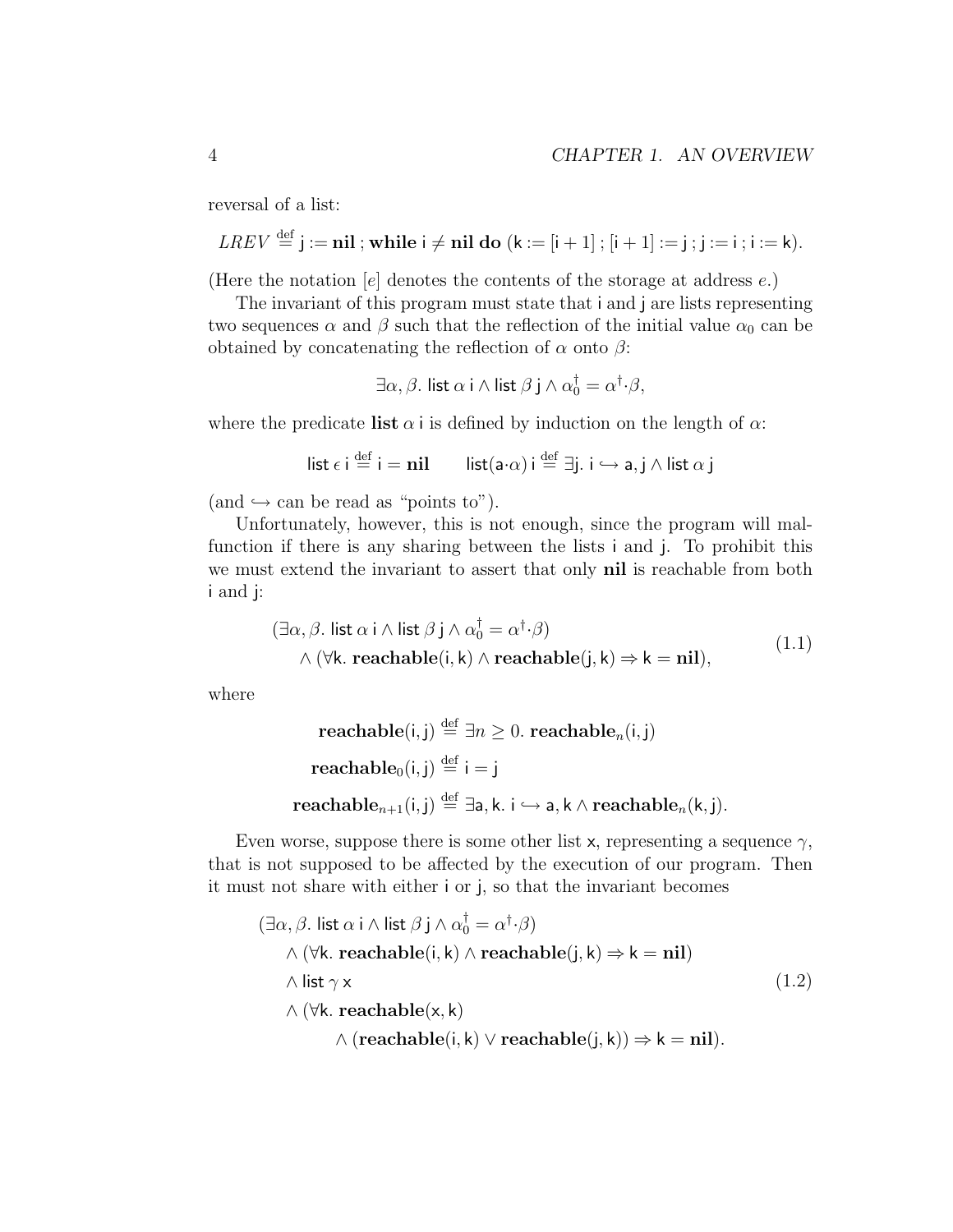#### 1.1. AN EXAMPLE OF THE PROBLEM 5

Even in this trivial situation, where all sharing is prohibited, it is evident that this form of reasoning scales poorly.

In separation logic, however, this kind of difficulty can be avoided by using a novel logical operation  $P * Q$ , called the *separating conjunction*, that asserts that P and Q hold for disjoint portions of the addressable storage. Since the prohibition of sharing is built into this operation, Invariant  $(1.1)$ can be written more succinctly as

$$
(\exists \alpha, \beta. \text{ list } \alpha \text{ i } * \text{ list } \beta \text{ j}) \land \alpha_0^{\dagger} = \alpha^{\dagger} \cdot \beta,
$$
\n(1.3)

and Invariant (1.2) as

$$
(\exists \alpha, \beta. \text{ list } \alpha \text{ i } * \text{ list } \beta \text{ j } * \text{ list } \gamma \times) \land \alpha_0^{\dagger} = \alpha^{\dagger} \cdot \beta. \tag{1.4}
$$

A more general advantage is the support that separation logic gives to local reasoning, which underlies the scalability of the logic. For example, one can use (1.3) to prove a local specification:

{list 
$$
\alpha
$$
 i} *LREV* {list  $\alpha^{\dagger}$  j}.

In separation logic, this specification implies, not only that the program expects to find a list at i representing  $\alpha$ , but also that this list is the *only* addressable storage touched by the execution of LREV (often called the footprint of LREV). If LREV is a part of a larger program that also manipulates some separate storage, say containing the list k, then one can use an inference rule due to O'Hearn, called the frame rule, to infer directly that the additional storage is unaffected by LREV:

{list 
$$
\alpha
$$
 i \* list  $\gamma$  k} *LREV* {list  $\alpha^{\dagger}$  j \* list  $\gamma$  k},

thereby avoiding the extra complexity of Invariant (1.4).

In a realistic situation, of course, *LREV* might be a substantial subprogram, and the description of the separate storage might also be voluminous. Nevertheless, one can still reason locally about LREV, i.e., while ignoring the separate storage, and then scale up to the combined storage by using the frame rule.

There is little need for local reasoning in proving toy examples. But it provides scalability that is critical for more complex programs.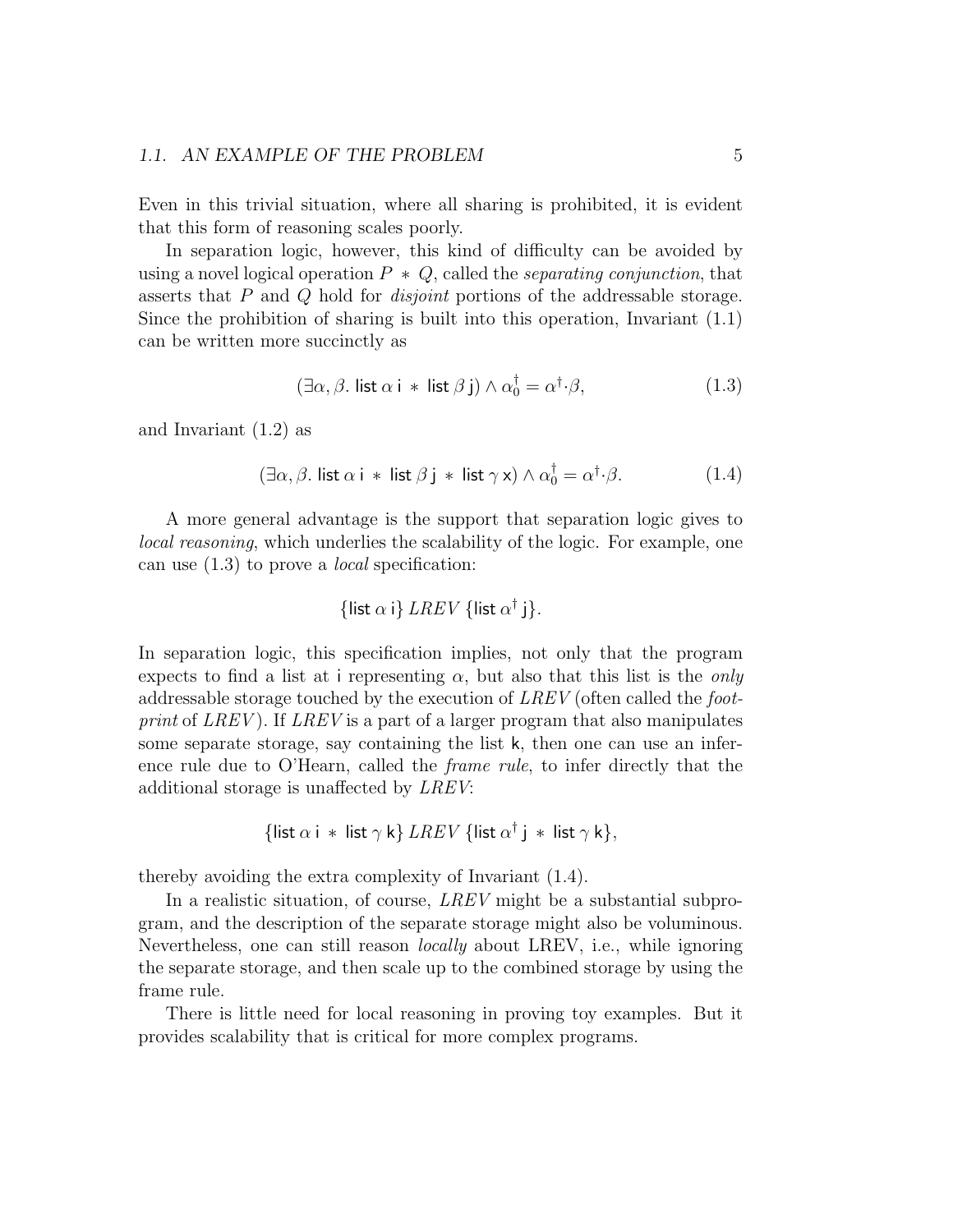### 1.2 Background

In 1972, Burstall [1] gave correctness proofs for imperative programs that alter data structures, by using a novel kind of assertion that he called a "distinct nonrepeating tree system"; this approach was extended by Kowaltowski [2]. In 1975, Cook and Oppen [3, 4] devised an more general approach by extending Hoare logic with extremely complicated inference rules. Then, in 1981, J. M. Morris [5] extended weakest-precondition logic by generalizing the notion of substitution.

In the late 80's Mason and Talcott [6, 7, 8] investigated reasoning about program equivalence for LISP-like functional languages where expression evaluation can alter data structures as a side effect; more recently they and others [9, 10] have extended this approach to a logic for reasoning about programs.

Pitts and Stark [11] have studied operational reasoning about an ML-like language with data-altering expressions. (In this work, however, only simple values can be stored at locations; not structured values that themselves contain locations.) This research builds upon earlier work by Stark [12, 13, 14] on languages that create local names.

Separation logic was inspired by Burstall's ideas, which were pleasantly compatible with Hoare logic [15, 16], as well as earlier work by Floyd [17], Naur [18], and Good [19]. Burstall's "distinct nonrepeating tree system" was a sequence of assertions, written  $P_1 * \cdots * P_n$  in the notation of these notes, where each  $P_i$  described a distinct region of storage, so that an assignment to a single location could change only one of the  $P_i$ . This seems to be the first occurrence of the idea that an assertion about a state can be built out of assertions about disjoint substates — the essence of the notion of separating conjunction.

In lectures in the fall of 1999, Reynolds described separating conjunction explicitly, and embedded it in a flawed extension of Hoare logic. Soon thereafter, a sound intuitionistic version of the logic was discovered independently by Ishtiaq and O'Hearn [20] and by Reynolds [21]. Realizing that this logic was an instance of the logic of bunched implications [22, 23], Ishtiaq and O'Hearn also introduced a *separating implication*  $P \rightarrow Q$ .

The intuitionistic character of this logic implied a monotonicity property: that an assertion true for some portion of the addressable storage would remain true for any extension of that portion, such as might be created by later storage allocation.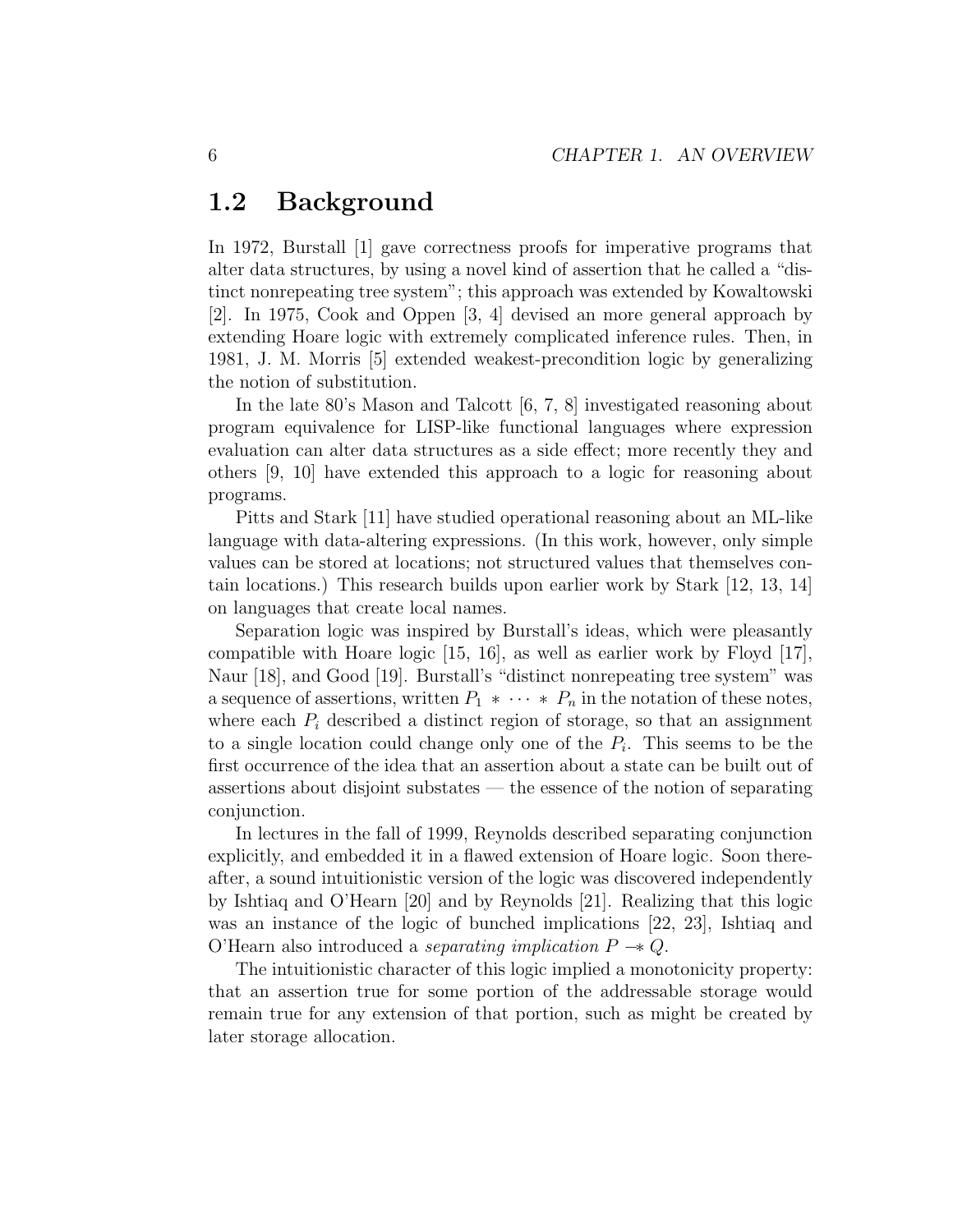#### 1.2. BACKGROUND 7

In their paper, however, Ishtiaq and O'Hearn also presented a classical version of the logic that does not impose this monotonicity property, and can therefore be used to reason about explicit storage deallocation; they showed that this version is more expressive than the intuitionistic logic, since the latter can be translated into the classical logic.

O'Hearn also went on to devise the frame rule and illustrate its importance [24, 25, 20].

Originally, in both the intuitionistic and classical version of the logic, addresses were assumed to be disjoint from integers, and to refer to entire records rather than particular fields, so that address arithmetic was precluded. Later, Reynolds generalized the logic to permit reasoning about unrestricted address arithmetic, by regarding addresses as integers which refer to individual fields [24, 26]. It is this form of the logic that will be described and used in most of these notes.

Since these logics are based on the idea that the structure of an assertion can describe the separation of storage into disjoint components, we have come to use the term separation logic, both for the extension of predicate calculus with the separation operators and for the resulting extension of Hoare logic.

At present, separation logic has been used to manually verify a variety of small programs, as well as a few that are large enough to demonstrate the potential of local reasoning for scalability, such as the Schorr-Waite algorithm [27], treated in [28, 29], and the Cheney copying garbage collector [30], treated in [31, 32]. In addition:

- 1. It has been shown that deciding the validity of an assertion in separation logic is not recursively enumerable, even when address arithmetic and the characteristic operation **emp**,  $\mapsto$ ,  $*$ , and  $\rightarrow$ , but not  $\hookrightarrow$  are prohibited [33, 29]. On the other hand, it has also been shown that, if the characteristic operations are permitted but quantifiers are prohibited, then the validity of assertions is algorithmically decidable within the complexity class PSPACE [33].
- 2. As discussed in Section 1.8 and Chapter 6, an iterative form of separating conjunction has been introduced to reason about arrays [34].
- 3. The logic has been extended to procedures with global variables, where a "second-order frame rule" permits reasoning with information hiding [35, 36].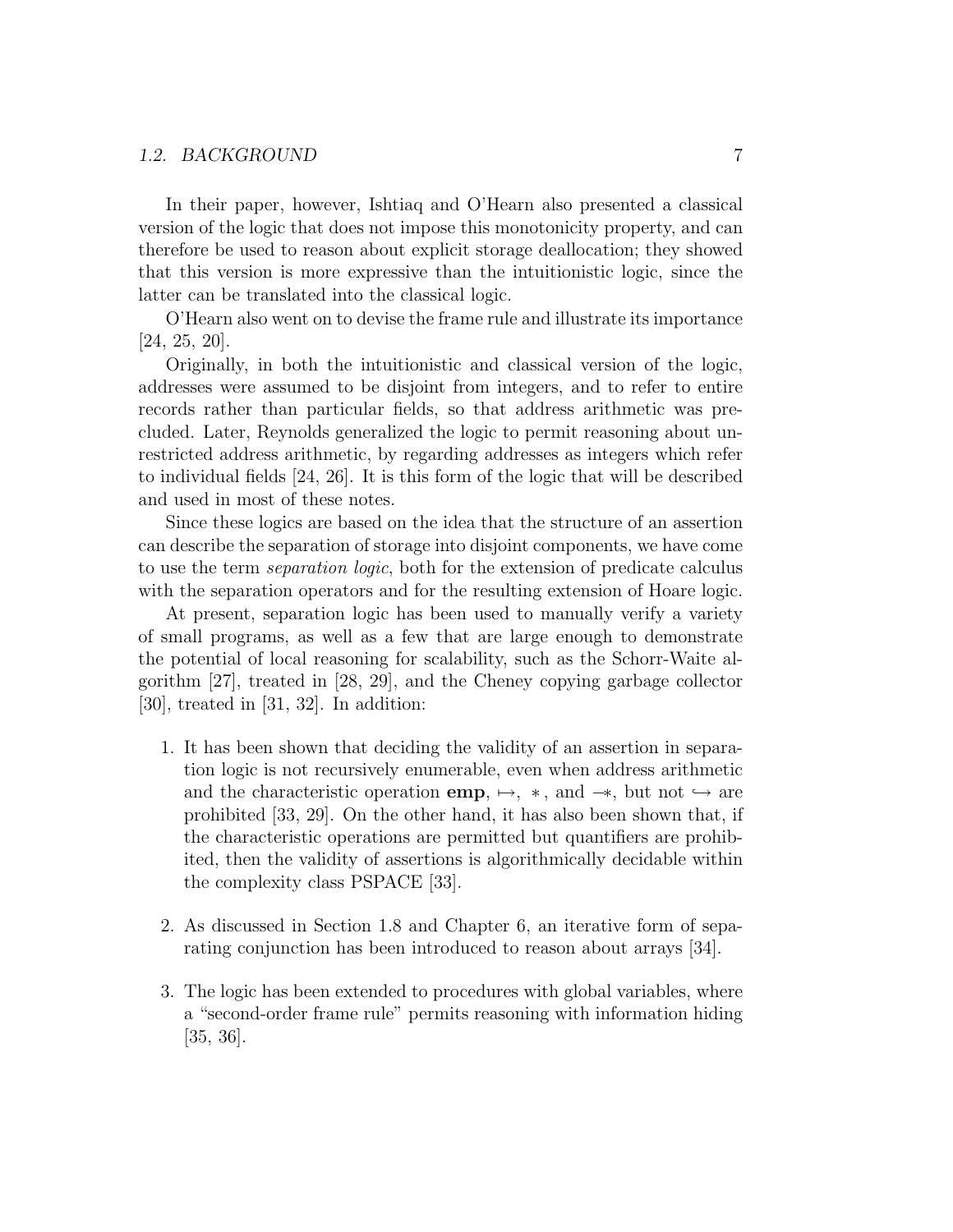- 4. A rich type system called "Hoare Type Theory" has been developed, in which the specifications of Hoare logic and separation logic reappear as types [37, 38, 39, 40]. This approach has been applied to an Algol-like language with higher-order procedures but no assignment to variables (as opposed to mutation of heap locations) and only integers and addresses as values in the heap [41]. This setting leads to higherorder versions of the frame rule. It is also possible to introduce more general forms of abstraction and information hiding [42, 43] that are based on relational parametricity (as in the polymorphic lambda calculus [44]). This work draws upon the combination of relational reasoning and FM-domain theory [45], which in turn drew upon the work of Pitts and Stark [11, 12, 13, 14].
- 5. Separation logic has been extended to a higher-order logic [46]. This permits the user to define abstract data types and their implementation directly in the logic (rather than as extensions to the logic).
- 6. The logic has been extended to deal with heaps that map addresses into procedures [47, 48]. In combination with the extension to a higher-order logic, this provides the concepts that are needed to provide higher-order reasoning about an ML-like language, which is currently being explored by N. Krishnaswami.
- 7. The logic has been integrated with data refinement [49, 50, 51], and with object-oriented programming (i.e., with a subset of Java) [52, 53, 54].
- 8. Higher-order extensions of the logic have been use to specify design patterns [55] used in object-oriented programming, and to prove the correctness of implementations of these patterns [56, 57, 38, 58].
- 9. As discussed in Section 1.10, the logic has been extended to sharedvariable concurrency with conditional critical regions, where one can reason about the transfer of ownership of storage from one process to another [59, 60]. Further extensions have been made to nonblocking algorithms [61]. The concept of rely/guarantee reasoning (originally introduced in the 1980's [62]) has led to more general approaches to such algorithms [63, 64, 65]. Other work on concurrency includes [66].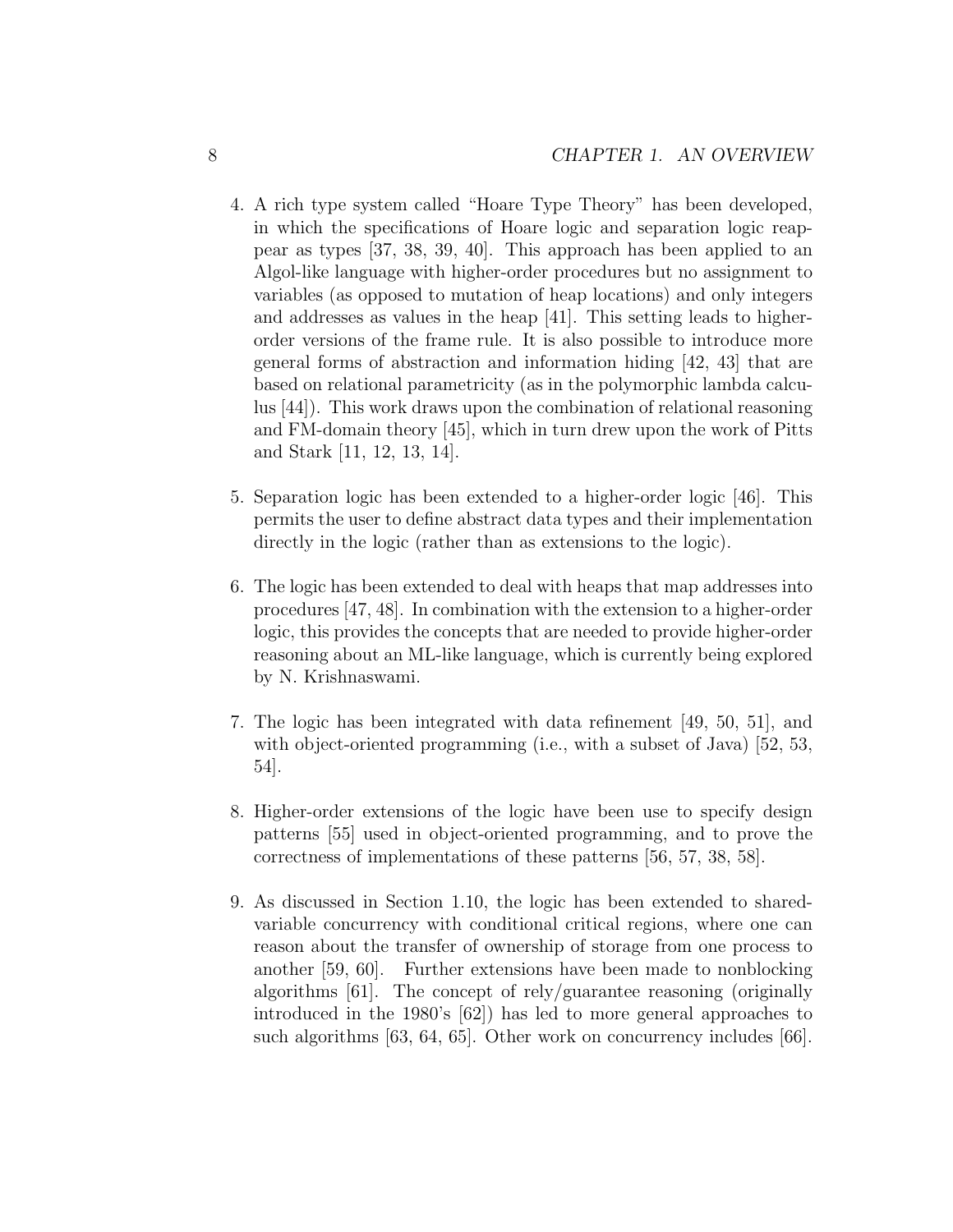#### 1.3. THE PROGRAMMING LANGUAGE 9

- 10. The logic has been extended to deal with byte-size data, pointer alignment restrictions, finite-arithmetic, and other complications imposed by low-level languages such as C [67, 68].
- 11. In the context of proof-carrying code, separation logic has inspired work on proving run-time library code for dynamic allocation [69].
- 12. Separation logic has been repeatedly applied to the design of automatic systems for insuring memory safety by means of shape analysis [70, 71, 72, 73, 74, 75, 76, 77].
- 13. As discussed in Section 1.11, fractional permissions (in the sense of Boyland [78]) and counting permissions have been introduced so that one can permit several concurrent processes to have read-only access to an area of the heap [79]. This approach has also been applied to program variables [80, 81].
- 14. The concept that primitive operations are local actions, which makes local reasoning possible, has been used to formulate an abstract form of separation logic which unifies ordinary separation logic with the systems that use fractional permissions (as well as certain kinds of Petri nets) [82].
- 15. Isabelle/HOL [83, 84] has been used to implement separation logic [85, 68, 32]. The work in [68] was built upon an earlier general system for Hoare logic [86].

It should also be mentioned that separation logic is related to other recent logics that embody a notion of separation, such as spatial logics or ambient logic [87, 88, 89, 90, 91, 92].

### 1.3 The Programming Language

The programming language we will use is a low-level imperative language specifically, the simple imperative language originally axiomatized by Hoare [15, 16], extended with new commands for the manipulation of mutable shared data structures:

 $\langle \text{comm} \rangle ::= \cdots$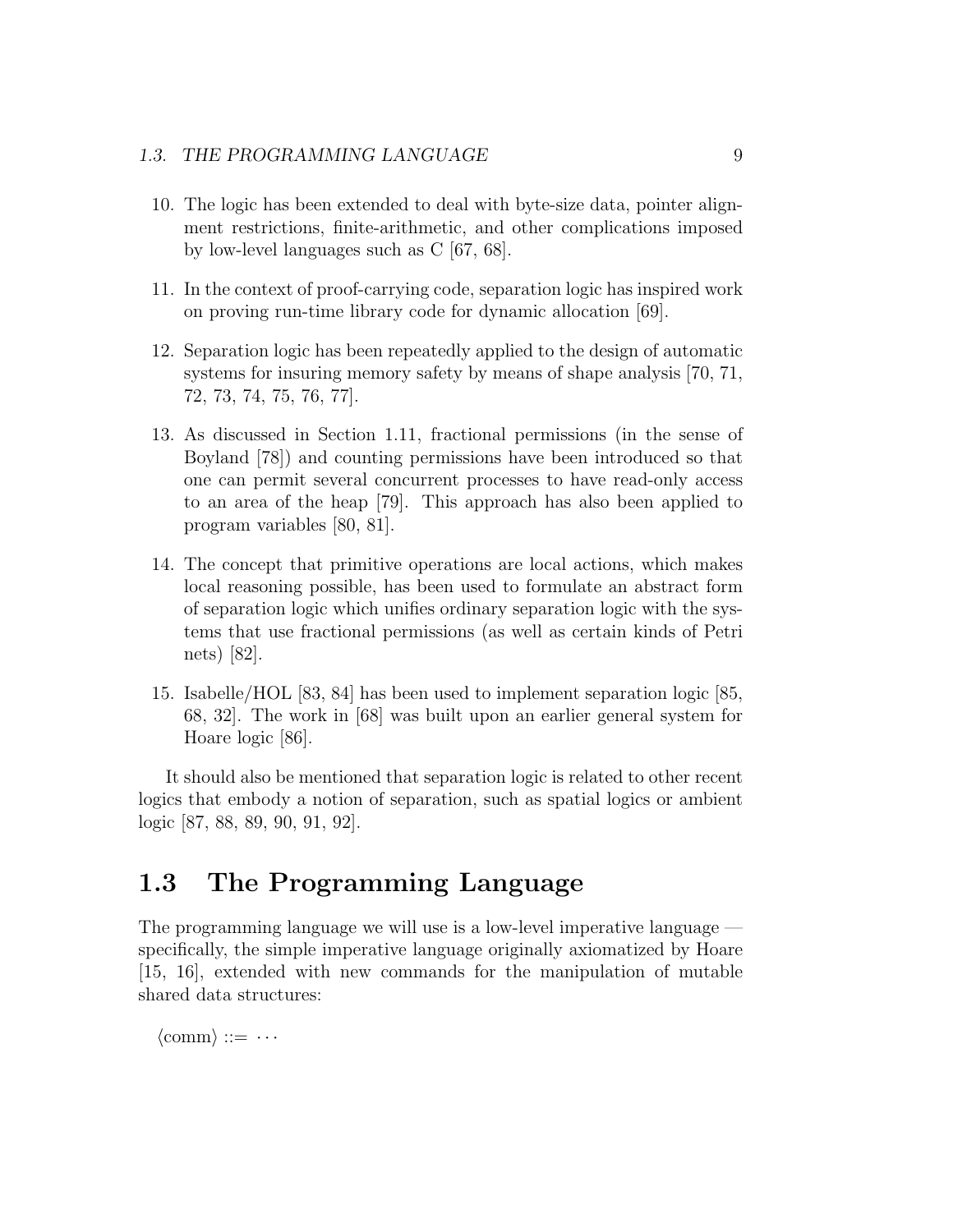| $\langle \text{var} \rangle := \text{cons}(\langle \text{exp} \rangle, \dots, \langle \text{exp} \rangle)$ | allocation   |
|------------------------------------------------------------------------------------------------------------|--------------|
| $\langle \text{var} \rangle := [\langle \text{exp} \rangle]$                                               | lookup       |
| $ \left[ \langle \exp \rangle \right] := \langle \exp \rangle$                                             | mutation     |
| $\vert$ dispose $\langle$ exp $\rangle$                                                                    | deallocation |

Memory managenent is explicit; there is no garbage collection. As we will see, any dereferencing of dangling addresses will cause a fault.

Semantically, we extend computational states to contain two components: a store (sometimes called a stack), mapping variables into values (as in the semantics of the unextended simple imperative language), and a heap, mapping addresses into values (and representing the mutable structures).

In the early versions of separation logic, integers, atoms, and addresses were regarded as distinct kinds of value, and heaps were mappings from finite sets of addresses to nonempty tuples of values:

> Values = Integers ∪ Atoms ∪ Addresses where Integers, Atoms, and Addresses are disjoint nil <sup>∈</sup> Atoms  $\text{Stores}_V = V \rightarrow \text{Values}$  $\text{Heaps} = \bigcup_{\substack{\text{fin} \\ A \subseteq \text{Address}}} (A \rightarrow \text{Values}^+)$  $States_V = Stores_V \times Heaps$ where V is a finite set of variables.

(Actually, in most work using this kind of state, authors have either imposed restricted formats on the records in the heap, to reflect the specific usage of

the program they are specifying [28, 29, 31], or they have used a programming language with a type system that can describe the layout of records.) To permit unrestricted address arithmetic, however, in the version of the logic used in most of this paper we will assume that all values are integers,

an infinite number of which are addresses; we also assume that atoms are integers that are not addresses, and that heaps map addresses into single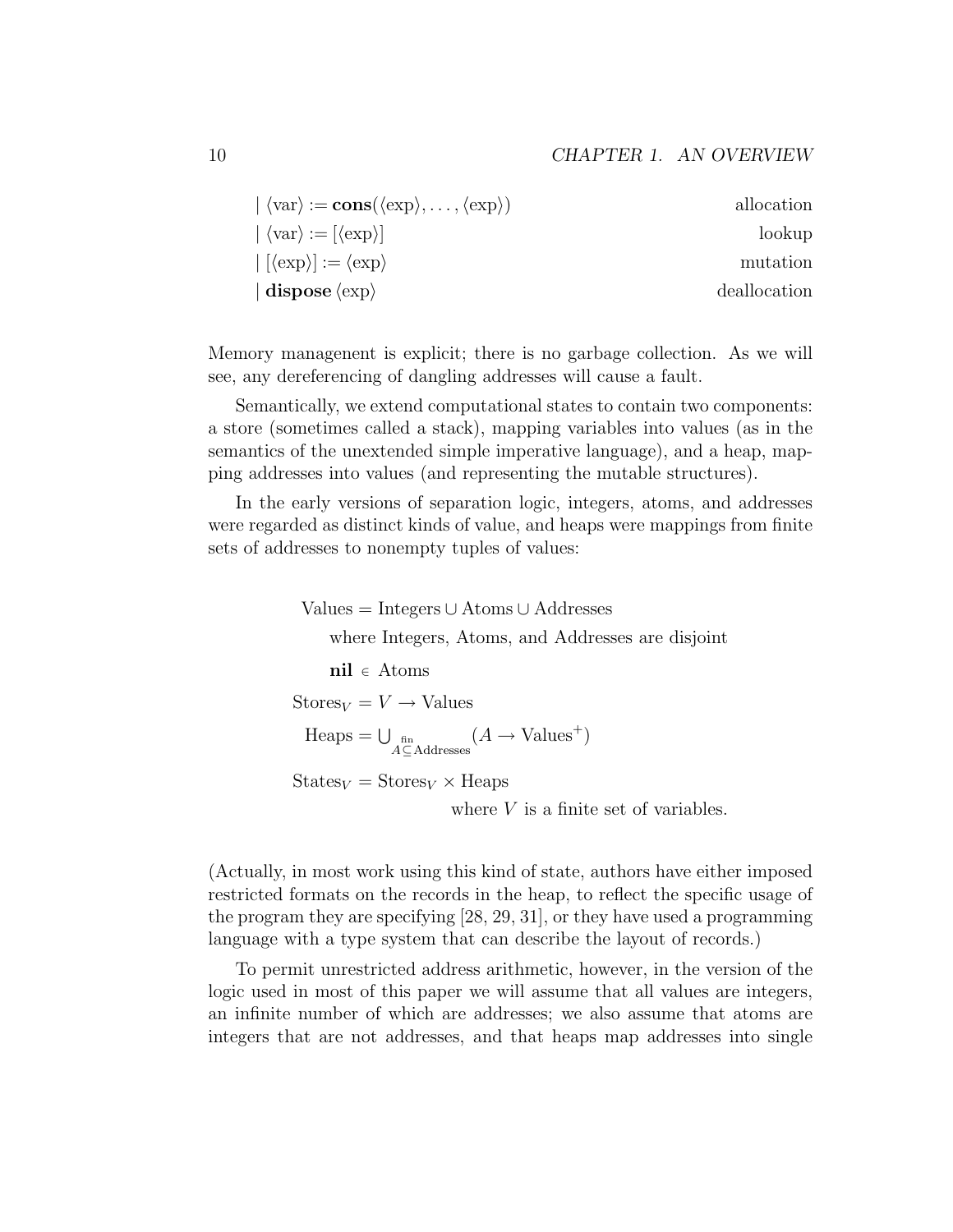values:

Values = Integers  
\nAtoms 
$$
\cup
$$
 Addresses  $\subseteq$  Integers  
\nwhere Atoms and Addresses are disjoint  
\n $\text{nil} \in$  Atoms  
\n  
\nStores<sub>V</sub> = V  $\rightarrow$  Values  
\n $\text{Heaps} = \bigcup_{\substack{\text{fin} \\ A \subseteq Addresses}} (A \rightarrow \text{Values})$   
\n  
\n  
\nStates<sub>V</sub> = Stores<sub>V</sub> × Heaps

where  $V$  is a finite set of variables.

(To permit unlimited allocation of records of arbitrary size, we require that, for all  $n \geq 0$ , the set of addresses must contain infinitely many consecutive sequences of length  $n$ . For instance, this will occur if only a finite number of positive integers are not addresses.)

Our intent is to capture the low-level character of machine language. One can think of the store as describing the contents of registers, and the heap as describing the contents of an addressable memory. This view is enhanced by assuming that each address is equipped with an "activity bit"; then the domain of the heap is the finite set of active addresses.

The semantics of ordinary and boolean expressions is the same as in the simple imperative language:

$$
[e \in \langle \exp \rangle]_{\text{exp}} \in (\bigcup_{V \supseteq \text{FV}(e)} \text{Stores}_V) \to \text{Values}
$$
  

$$
[b \in \langle \text{boolean} \rangle]_{\text{bexp}} \in (\bigcup_{V \supseteq \text{FV}(b)} \text{Stores}_V) \to \{\text{true}, \text{false}\}
$$

(where  $FV(p)$  is the set of variables occurring free in the phrase p). In particular, expressions do not depend upon the heap, so that they are always well-defined and never cause side-effects.

Thus expressions do not contain notations, such as cons or [−], that refer to the heap; instead these notations are part of the structure of commands (and thus cannot be nested). It follows that none of the new heapmanipulating commands are instances of the simple assignment command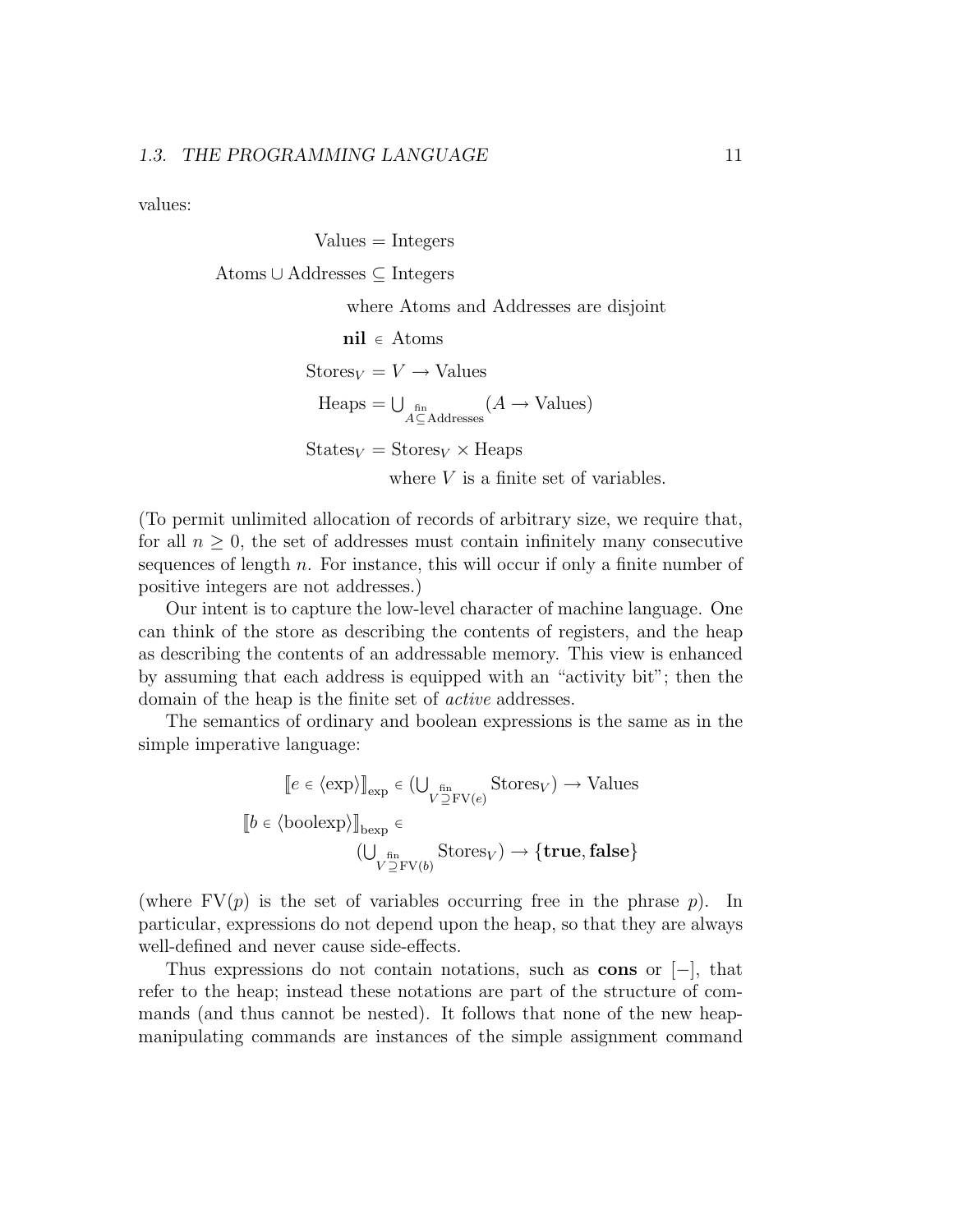$\langle \text{var} \rangle := \langle \text{exp} \rangle$  (even though we write the allocation, lookup, and mutation commands with the familiar operator  $:=$ ). In fact, these commands will not obey Hoare's inference rule for assignment. However, since they alter the store at the variable v, we will say that the commands  $v := \mathbf{cons}(\cdots)$  and  $v := [e]$ , as well as  $v := e$  (but not  $[v] := e$  or **dispose** v) modify v.

Our strict avoidance of side-effects in expressions will allow us to use them in assertions with the same freedom as in ordinary mathematics. This will substantially simplify the logic, at the expense of occasional complications in programs.

The semantics of the new commands is simple enough to be conveyed by example. If we begin with a state where the store maps the variables x and y into three and four, and the heap is empty, then the typical effect of each kind of heap-manipulating command is:

|            |                                 |              | Store: $x: 3, y: 4$  |
|------------|---------------------------------|--------------|----------------------|
|            |                                 | Heap:empty   |                      |
| Allocation | $x := \text{cons}(1, 2)$ ;      |              | ⇓                    |
|            |                                 |              | Store: $x: 37, y: 4$ |
|            |                                 |              | Heap: $37:1, 38:2$   |
| Lookup     | $y := [x]$ ;                    |              | ⇊                    |
|            |                                 |              | Store: $x: 37, y: 1$ |
|            |                                 |              | Heap: $37:1, 38:2$   |
| Mutation   | $[x+1]:=3;$                     |              | ⇓                    |
|            |                                 |              | Store: $x: 37, y: 1$ |
|            |                                 |              | Heap: $37:1, 38:3$   |
|            | Deallocation dispose( $x + 1$ ) |              | ⇓                    |
|            |                                 |              | Store: $x: 37, y: 1$ |
|            |                                 | Heap: $37:1$ |                      |
|            |                                 |              |                      |

The allocation operation  $\mathbf{cons}(e_1, \ldots, e_n)$  activates and initializes n cells in the heap. It is important to notice that, aside from the requirement that the addresses of these cells be consecutive and previously inactive, the choice of addresses is indeterminate.

The remaining operations, for mutation, lookup, and deallocation, all cause memory faults (denoted by the terminal configuration abort) if an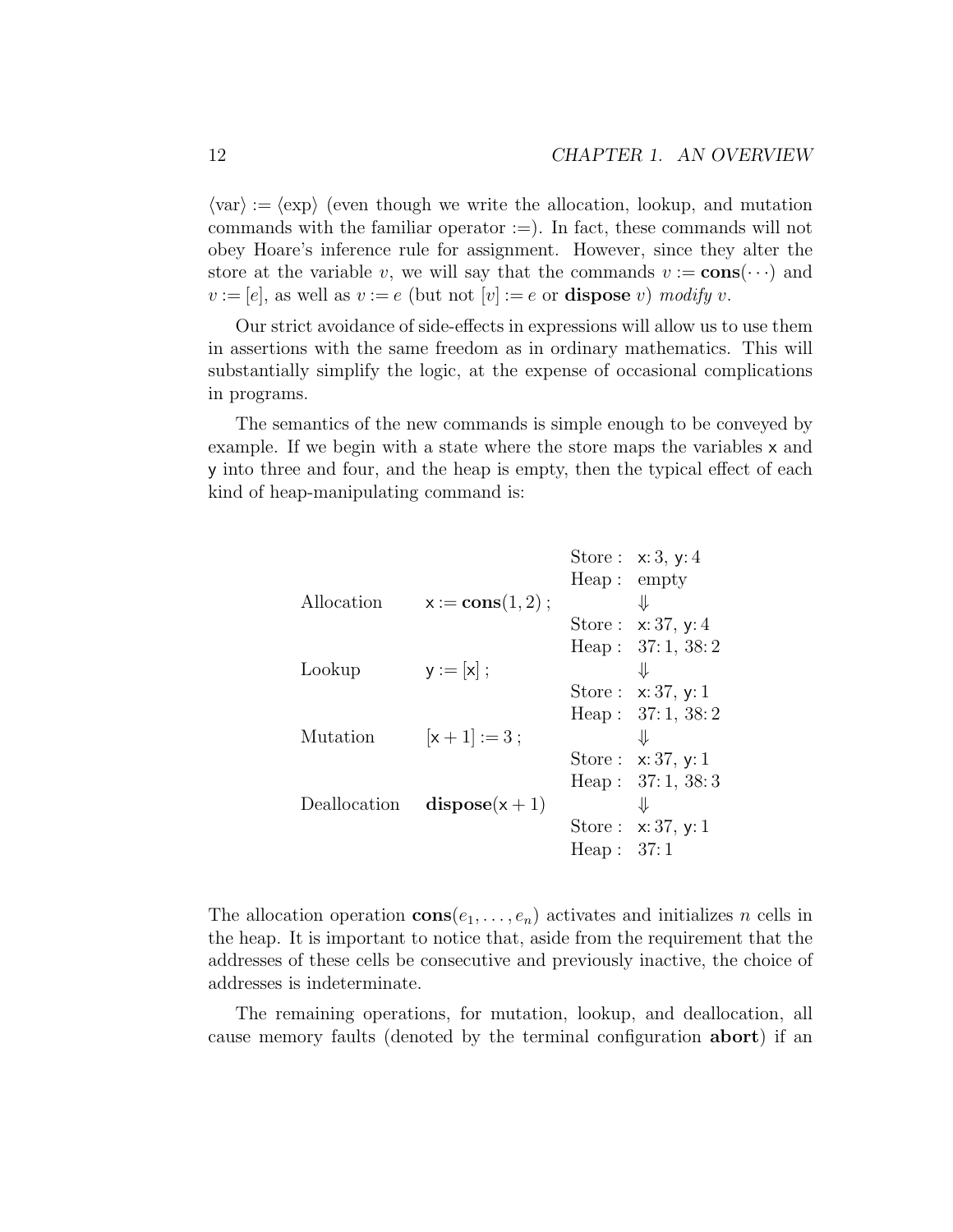inactive address is dereferenced or deallocated. For example:

```
Store : x: 3, y: 4
                          Heap : empty
Allocation x := const(1, 2); \qquad \qquad \downarrowStore : x: 37, y: 4
                          Heap : 37: 1, 38: 2
Lookup y := [x];
                          Store : x: 37, y: 1
                          Heap: 37:1, 38:2
Mutation [x + 2] := 3;
                                abort
```
### 1.4 Assertions

As in Hoare logic, assertions describe states, but now states contain heaps as well as stores. Thus, in addition to the usual operations and quantifiers of predicate logic, we have four new forms of assertion that describe the heap:

• emp (empty heap)

The heap is empty.

- $\bullet\ \ e\mapsto e'$ (singleton heap) The heap contains one cell, at address  $e$  with contents  $e'$ .
- $p_1 * p_2$  (separating conjunction) The heap can be split into two disjoint parts such that  $p_1$  holds for one part and  $p_2$  holds for the other.
- $p_1 \rightarrow p_2$  (separating implication) If the heap is extended with a disjoint part in which  $p_1$  holds, then  $p_2$ holds for the extended heap.

It is also useful to introduce abbreviations for asserting that an address e is active:

 $e \mapsto -\stackrel{\text{def}}{=} \exists x'. e \mapsto x'$  where x' not free in e,

that  $e$  points to  $e'$  somewhere in the heap:

$$
e \hookrightarrow e' \stackrel{\text{def}}{=} e \mapsto e' * \text{ true},
$$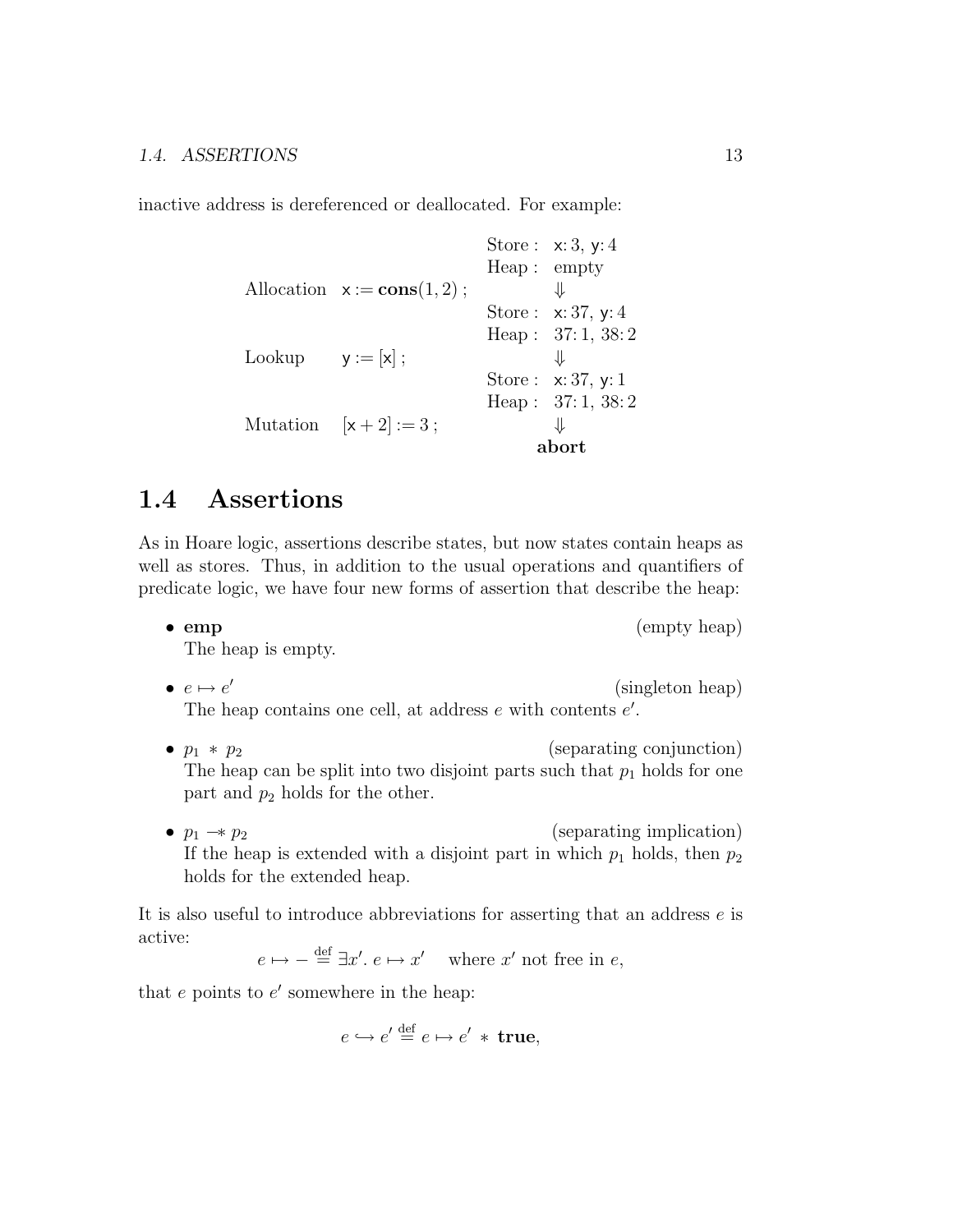and that e points to a record with several fields:

$$
e \mapsto e_1, \dots, e_n \stackrel{\text{def}}{=} e \mapsto e_1 \ast \dots \ast e + n - 1 \mapsto e_n
$$
  

$$
e \hookrightarrow e_1, \dots, e_n \stackrel{\text{def}}{=} e \hookrightarrow e_1 \ast \dots \ast e + n - 1 \hookrightarrow e_n
$$
  
iff 
$$
e \mapsto e_1, \dots, e_n \ast \text{true.}
$$

Notice that assertions of the form  $e \mapsto e'$ ,  $e \mapsto -$ , and  $e \mapsto e_1, \ldots, e_n$ determine the extent (i.e., domain) of the heap they describe, while those of the form  $e \hookrightarrow e'$  and  $e \hookrightarrow e_1, \ldots, e_n$  do not. (Technically, the former are said to be precise assertions. A precise definition of precise assertions will be given in Section 2.3.3.)

By using  $\mapsto$ ,  $\hookrightarrow$ , and both separating and ordinary conjunction, it is easy to describe simple sharing patterns concisely. For instance:

1.  $x \mapsto 3$ , y asserts that x points to an adjacent pair of cells containing 3 and y (i.e., the store maps x and y into some values  $\alpha$  and  $\beta$ ,  $\alpha$  is an address, and the heap maps  $\alpha$  into 3 and  $\alpha + 1$  into  $\beta$ ).

2.  $y \mapsto 3$ , x asserts that y points to an adjacent pair of cells containing 3 and x.

3.  $x \mapsto 3, y \ast y \mapsto 3, x$  asserts that situations (1) and  $(2)$  hold for separate parts of the heap.

4.  $x \mapsto 3$ ,  $y \wedge y \mapsto 3$ , x asserts that situations (1) and (2) hold for the same heap, which can only happen if the values of  $x$  and  $y$  are the same.

5.  $x \leftrightarrow 3, y \wedge y \leftrightarrow 3, x$  asserts that either (3) or (4) may hold, and that the heap may contain additional cells.

Separating implication is somewhat more subtle, but is illustrated by the following example (due to O'Hearn): Suppose the assertion  $p$  asserts various



y  $x \rightarrow \sqrt{3}$ 



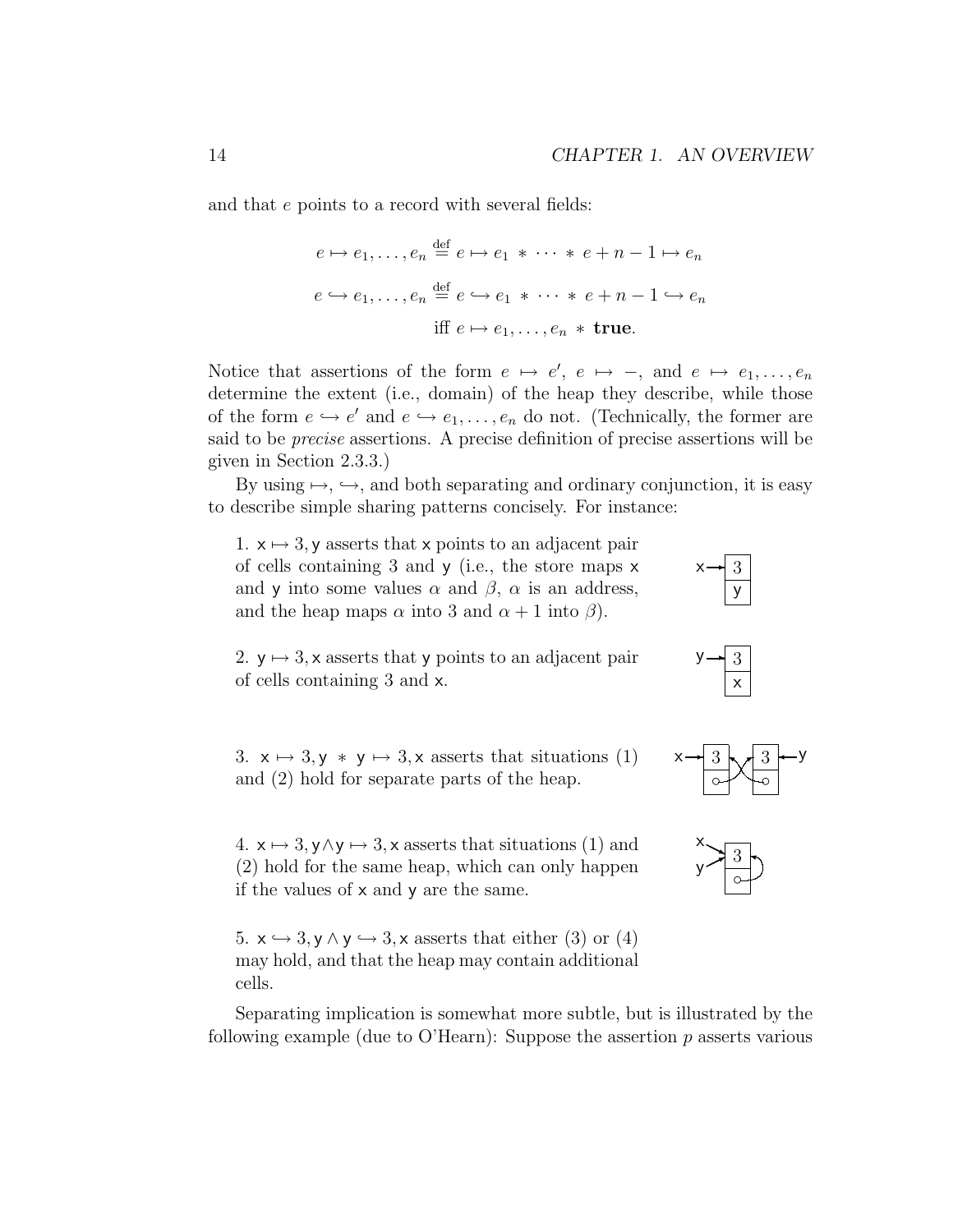conditions about the store and heap, including that the store maps x into the address of a record containing 3 and 4:



Then  $(x \mapsto 3, 4) \rightarrow p$  asserts that, if one were to add to the current heap a disjoint heap consisting of a record at address x containing 3 and 4, then the resulting heap would satisfy  $p$ . In other words, the current heap is like that described by  $p$ , except that the record is missing:



Moreover,  $x \mapsto 1, 2 \ast ((x \mapsto 3, 4) \rightarrow p)$  asserts that the heap consists of a record at x containing 1 and 2, plus a separate part as above:



This example suggests that  $x \mapsto 1, 2 \ast ((x \mapsto 3, 4) \rightarrow p)$  describes a state that would be changed by the mutation operations  $[x] := 3$  and  $[x + 1] := 4$ into a state satisfying  $p$ . In fact, we will find that

$$
\{\mathbf{x} \mapsto 1, 2 \, * \, ((\mathbf{x} \mapsto 3, 4) \to p) \} \; [\mathbf{x}] := 3 \; ; [\mathbf{x} + 1] := 4 \; \{p\}
$$

is a valid specification (i.e., Hoare triple) in separation logic — as is the more general specification

$$
\{x \mapsto -, - * ((x \mapsto 3, 4) \to p)\} [x] := 3 ; [x + 1] := 4 \{p\}.
$$

The inference rules for predicate calculus (not involving the new operators we have introduced) remain sound in this enriched setting. Additional axiom schemata for separating conjunction include commutative and associative laws, the fact that emp is a neutral element, and various distributive and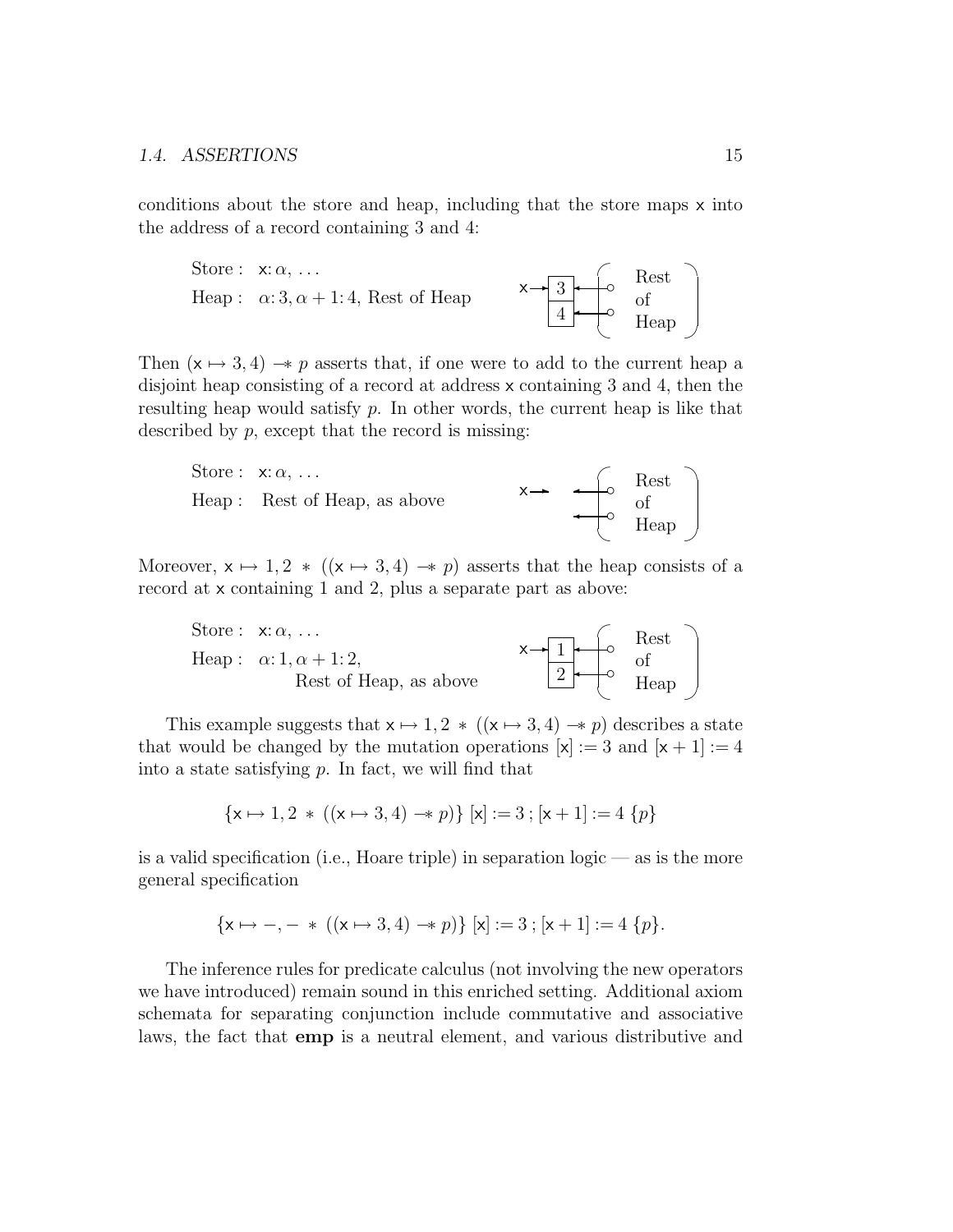semidistributive laws:

$$
p_1 * p_2 \Leftrightarrow p_2 * p_1
$$
  
\n
$$
(p_1 * p_2) * p_3 \Leftrightarrow p_1 * (p_2 * p_3)
$$
  
\n
$$
p * \textbf{emp} \Leftrightarrow p
$$
  
\n
$$
(p_1 \vee p_2) * q \Leftrightarrow (p_1 * q) \vee (p_2 * q)
$$
  
\n
$$
(p_1 \wedge p_2) * q \Rightarrow (p_1 * q) \wedge (p_2 * q)
$$
  
\n
$$
(\exists x. p_1) * p_2 \Leftrightarrow \exists x. (p_1 * p_2) \text{ when } x \text{ not free in } p_2
$$
  
\n
$$
(\forall x. p_1) * p_2 \Rightarrow \forall x. (p_1 * p_2) \text{ when } x \text{ not free in } p_2
$$

There is also an inference rule showing that separating conjunction is monotone with respect to implication:

$$
\frac{p_1 \Rightarrow p_2 \qquad q_1 \Rightarrow q_2}{p_1 \ast q_1 \Rightarrow p_2 \ast q_2} \quad \text{(monotonicity)}
$$

and two further rules capturing the adjunctive relationship between separating conjunction and separating implication:

$$
\frac{p_1 * p_2 \Rightarrow p_3}{p_1 \Rightarrow (p_2 \rightarrow p_3)} \quad \text{(currying)} \qquad \frac{p_1 \Rightarrow (p_2 \rightarrow p_3)}{p_1 * p_2 \Rightarrow p_3.} \quad \text{(decurring)}
$$

On the other hand, there are two rules that one might expect to hold for an operation called "conjunction" that in fact fail:

$$
p \Rightarrow p * p
$$
 (Contraction — unsound)  

$$
p * q \Rightarrow p
$$
 (Weakening — unsound)

A counterexample to both of these axiom schemata is provided by taking  $p$ to be  $x \mapsto 1$  and q to be  $y \mapsto 2$ ; then p holds for a certain single-field heap while  $p * p$  holds for no heap, and  $p * q$  holds for a certain two-field heap while  $p$  holds for no two-field heap. (Thus separation logic is a substructural logic.)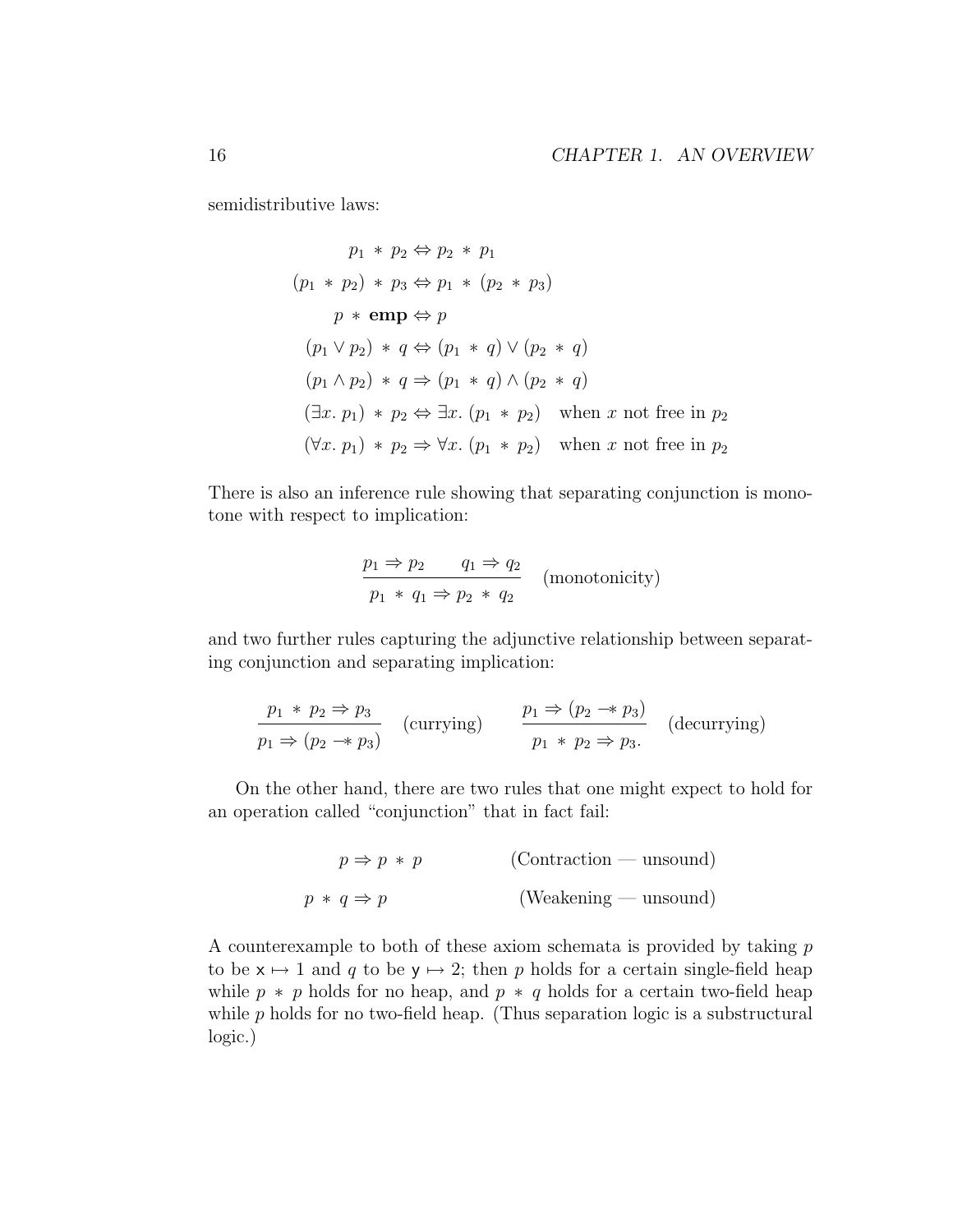Finally, we give axiom schemata for the predicate  $\mapsto$ . (Regrettably, these are far from complete.)

$$
e_1 \mapsto e'_1 \wedge e_2 \mapsto e'_2 \Leftrightarrow e_1 \mapsto e'_1 \wedge e_1 = e_2 \wedge e'_1 = e'_2
$$
  
\n
$$
e_1 \hookrightarrow e'_1 \ast e_2 \hookrightarrow e'_2 \Rightarrow e_1 \neq e_2
$$
  
\n
$$
\operatorname{emp} \Leftrightarrow \forall x. \neg(x \hookrightarrow -)
$$
  
\n
$$
(e \hookrightarrow e') \wedge p \Rightarrow (e \mapsto e') \ast ((e \mapsto e') \twoheadrightarrow p).
$$

### 1.5 Specifications and their Inference Rules

While assertions describe states, specifications describe commands. In specification logic, specifications are Hoare triples, which come in two flavors:

| $\langle \text{specification} \rangle ::=$                                                              |                       |
|---------------------------------------------------------------------------------------------------------|-----------------------|
| $\{\langle assertion \rangle\}$ $\langle command \rangle$ $\{\langle assertion \rangle\}$               | (partial correctness) |
| $\vert$ [ $\langle$ assertion $\rangle$ ] $\langle$ command $\rangle$ [ $\langle$ assertion $\rangle$ ] | (total correctness)   |

In both flavors, the initial assertion is called the precondition (or sometimes the precedent), and the final assertion is called the postcondition (or sometimes the consequent).

The partial correctness specification  $\{p\}$  c  $\{q\}$  is true iff, starting in any state in which  $p$  holds,

- No execution of  $c$  aborts, and
- When some execution of c terminates in a final state, then  $q$  holds in the final state.

The total correctness specification  $[p]$  c  $[q]$  (which we will use much less often) is true iff, starting in any state in which  $p$  holds,

- No execution of  $c$  aborts, and
- Every execution of c terminates, and
- When some execution of c terminates in a final state, then  $q$  holds in the final state.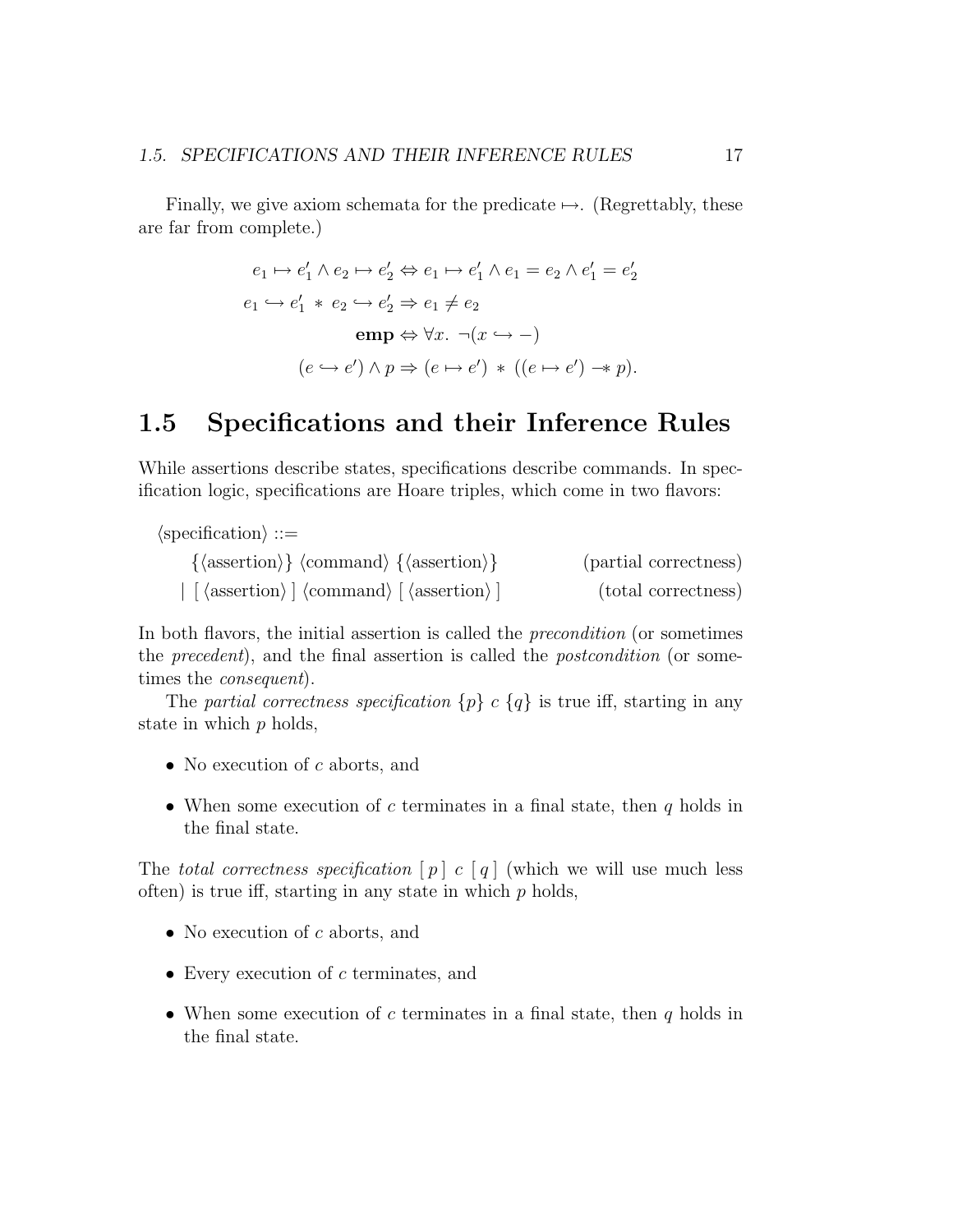These forms of specification are so similar to those of Hoare logic that it is important to note the differences. Our specifications are implicitly quantified over both stores and heaps, and also (since allocation is indeterminate) over all possible executions. Moreover, any execution (starting in a state satisfying p) that gives a memory fault falsifies both partial and total specifications.

The last point goes to the heart of separation logic. As O'Hearn [20] paraphrased Milner, "Well-specified programs don't go wrong." As a consequence, during the execution of a program that has been proved to meet some specification (assuming that the program is only executed in initial states satisfying the precondition of the specification), it is unnecessary to check for memory faults, or even to equip heap cells with activity bits.

In fact, it is not the implementor's responsibility to detect memory faults. It is the programmer's responsibility to avoid them — and separation logic is a tool for this purpose. Indeed, according to the logic, the implementor is free to implement memory faults however he wishes, since nothing can be proved that might gainsay him.

Roughly speaking, the fact that specifications preclude memory faults acts in concert with the indeterminacy of allocation to prohibit violations of record boundaries. For example, during an execution of

$$
c_0 \text{ ; } \mathsf{x} := \text{cons}(1,2) \text{ ; } c_1 \text{ ; } [\mathsf{x}+2] := 7,
$$

no allocation performed by the subcommand  $c_0$  or  $c_1$  can be guaranteed to allocate the location  $x + 2$ ; thus as long as  $c_0$  and  $c_1$  terminate and  $c_1$  does not modify x, there is a possibility that the execution will abort. It follows that there is no postcondition that makes the specification

$$
{\bf true} \, c_0 \, ; x := \mathbf{cons}(1,2) \, ; c_1 \, ; [x+2] := 7 \, \{ ? \}
$$

valid.

Sometimes, however, the notion of record boundaries dissolves, as in the following valid (and provable) specification of a program that tries to form a two-field record by gluing together two one-field records:

$$
\{x \mapsto - * y \mapsto -\}
$$
  
if  $y = x + 1$  then skip else  
if  $x = y + 1$  then  $x := y$  else  
(dispose x; dispose y; x := cons(1, 2))  

$$
\{x \mapsto -, -\}.
$$
 (1.5)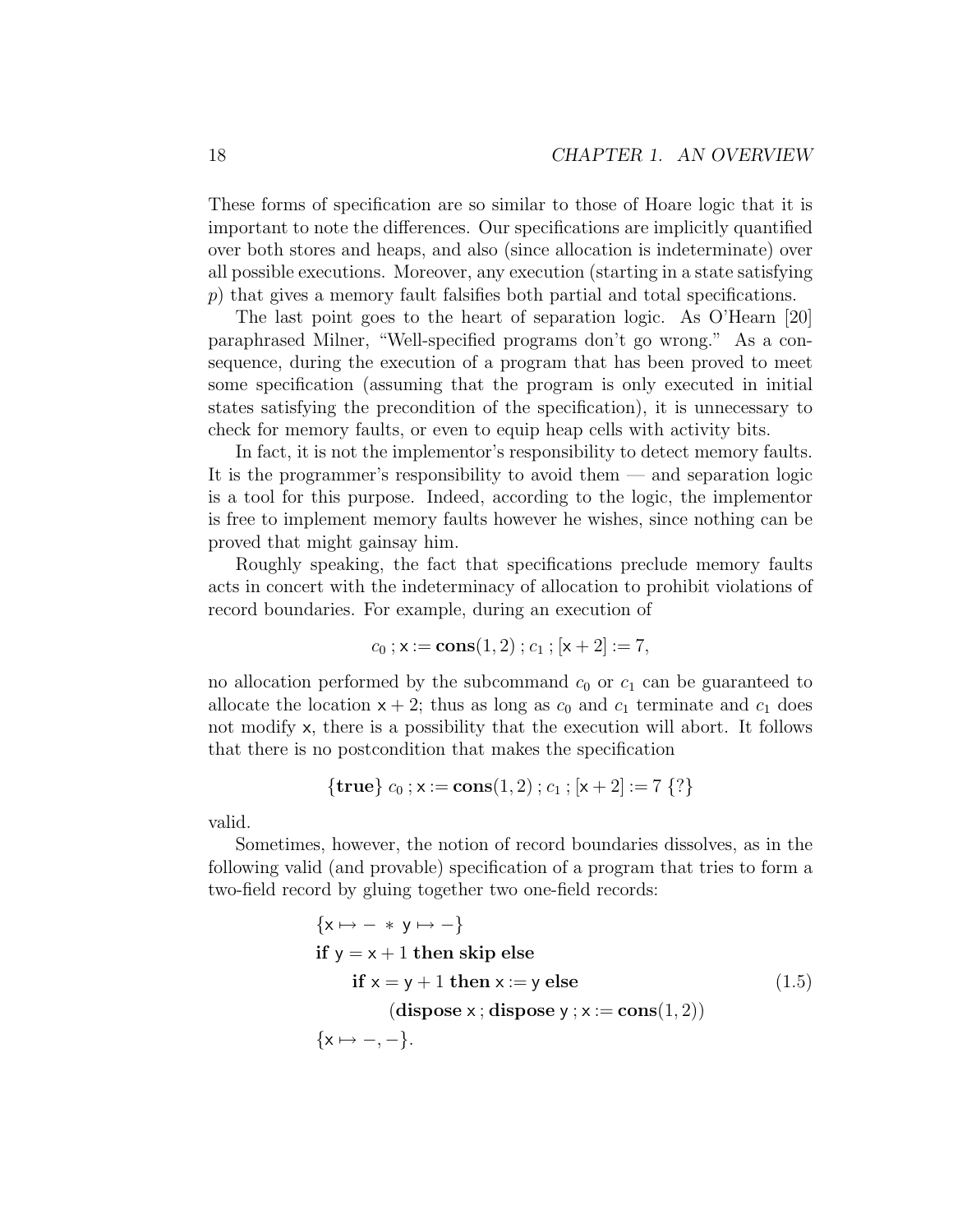It is evident that such a program goes well beyond the discipline imposed by type systems for mutable data structures.

In our new setting, the command-specific inference rules of Hoare logic remain sound, as do such structural rules as

• Strengthening Precedent

$$
\frac{p \Rightarrow q \qquad \{q\} \ c \{r\}}{\{p\} \ c \{r\}.
$$

• Weakening Consequent

$$
\frac{\{p\} \ c \ \{q\}}{\{p\} \ c \ \{r\}}.
$$

• Existential Quantification (Ghost Variable Elimination)

$$
\frac{\{p\} c \{q\}}{\{\exists v. p\} c \{\exists v. q\}},
$$

where  $v$  is not free in  $c$ .

• Conjunction

$$
\frac{\{p\} \ c \ \{q_1\}}{\{p\} \ c \ \{q_1 \wedge q_2\}}.
$$

• Substitution

$$
\frac{\{p\} c \{q\}}{\{p/\delta\} (c/\delta) \{q/\delta\}},
$$

where  $\delta$  is the substitution  $v_1 \to e_1, \ldots, v_n \to e_n, v_1, \ldots, v_n$  are the variables occurring free in  $p$ ,  $c$ , or  $q$ , and, if  $v_i$  is modified by  $c$ , then  $e_i$ is a variable that does not occur free in any other  $e_j$ .

(All of the inference rules presented in this section are the same for partial and total correctness.)

An exception is what is sometimes called the "rule of constancy" [27, Section 3.3.5; 28, Section 3.5]:

$$
\frac{\{p\} c \{q\}}{\{p \land r\} c \{q \land r\}}, \text{ (unsound)}
$$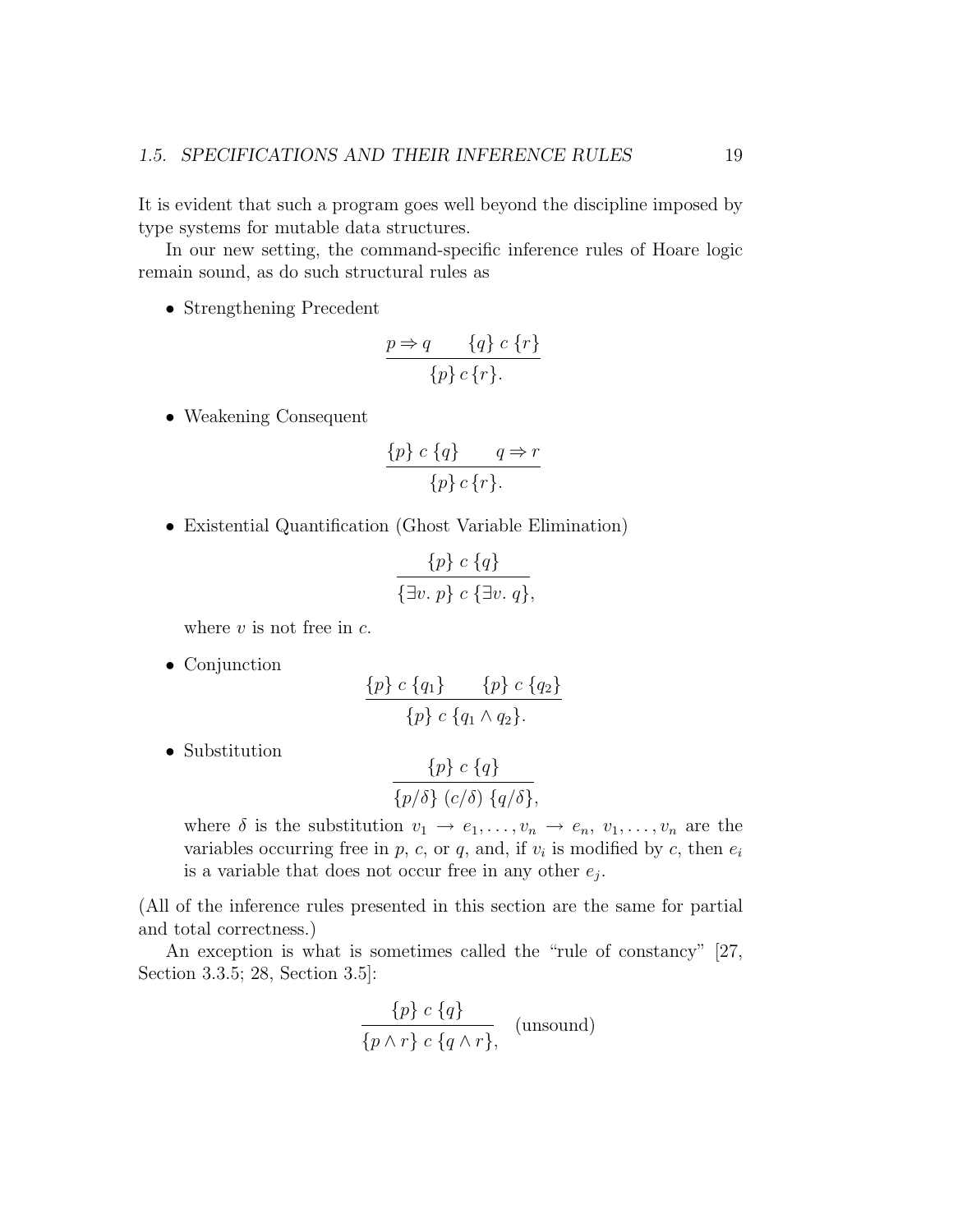where no variable occurring free in  $r$  is modified by  $c$ . It has long been understood that this rule is vital for scalability, since it permits one to extend a "local" specification of  $c$ , involving only the variables actually used by that command, by adding arbitrary predicates about variables that are not modified by c and will therefore be preserved by its execution.

Surprisingly, however, the rule of constancy becomes unsound when one moves from traditional Hoare logic to separation logic. For example, the conclusion of the instance

$$
\frac{\{x \mapsto -\} [x] := 4 \{x \mapsto 4\}}{\{x \mapsto - \land y \mapsto 3\} [x] := 4 \{x \mapsto 4 \land y \mapsto 3\}}
$$

is not valid, since its precondition does not preclude the case  $x = y$ , where aliasing will falsify  $y \mapsto 3$  when the mutation command is executed.

O'Hearn realized, however, that the ability to extend local specifications can be regained at a deeper level by using separating conjunction. In place of the rule of constancy, he proposed the frame rule:

• Frame Rule

$$
\frac{\{p\} c \{q\}}{\{p * r\} c \{q * r\}},
$$

where no variable occurring free in  $r$  is modified by  $c$ .

By using the frame rule, one can extend a local specification, involving only the variables *and heap cells* that may actually be used by  $c$  (which O'Hearn calls the *footprint* of c), by adding arbitrary predicates about variables and heap cells that are not modified or mutated by c. Thus, the frame rule is the key to "local reasoning" about the heap:

To understand how a program works, it should be possible for reasoning and specification to be confined to the cells that the program actually accesses. The value of any other cell will automatically remain unchanged [24].

In any valid specification  $\{p\}$  c  $\{q\}$ , p must assert that the heap contains every cell in the footprint of c (except for cells that are freshly allocated by c); "locality" is the converse implication that every cell asserted to be contained in the heap belongs to the footprint. The role of the frame rule is to infer from a local specification of a command the more global specification appropriate to the possibly larger footprint of an enclosing command.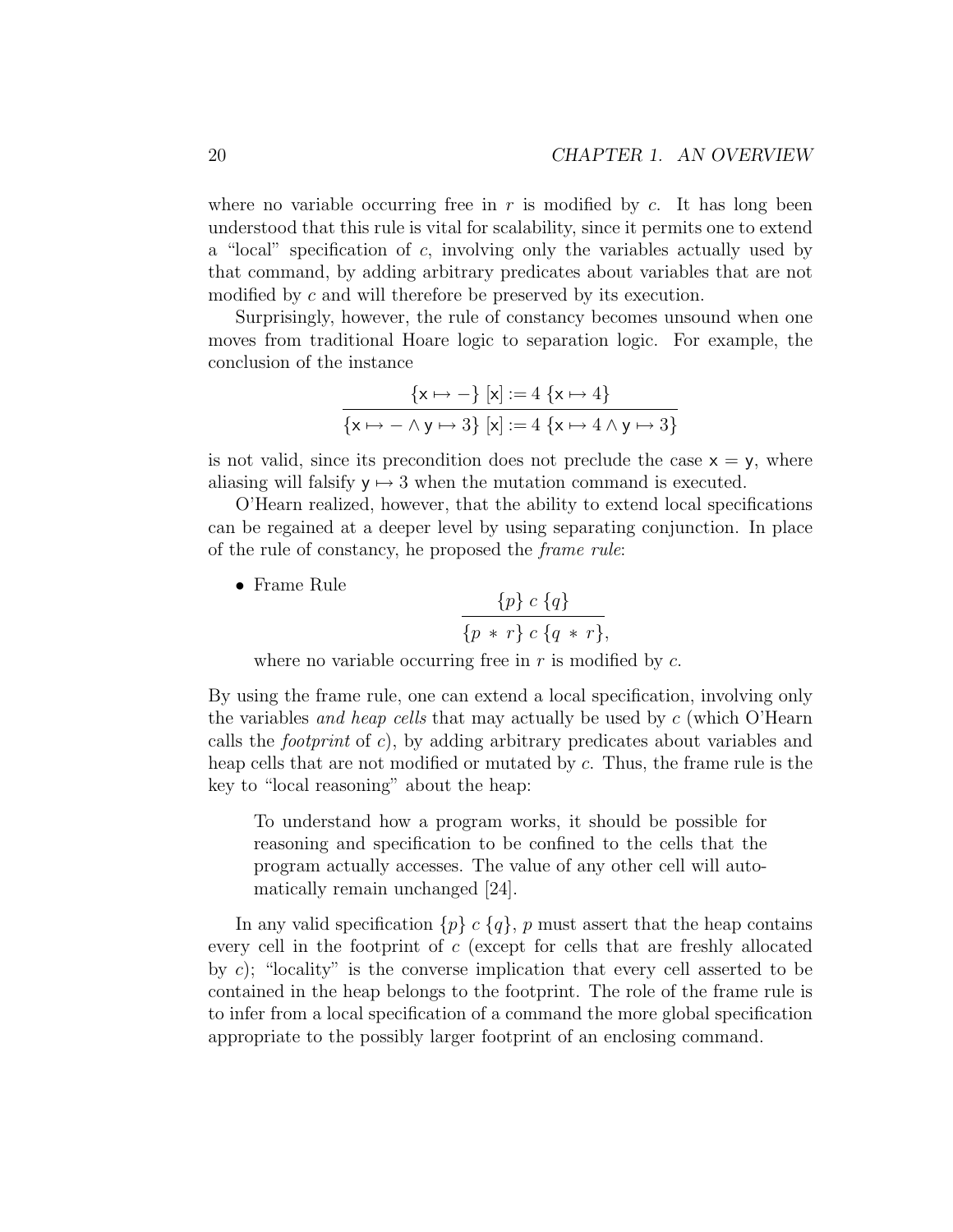Beyond the rules of Hoare logic and the frame rule, there are inference rules for each of the new heap-manipulating commands. Indeed, for each of these commands, we can give three kinds of rules: local, global, and backward-reasoning.

For mutation, for example, the simplest rule is the local rule:

• Mutation (local)

$$
\overline{\{e \mapsto -\} [e] := e' \{e \mapsto e'\},\}
$$

which specifies the effect of mutation on the single cell being mutated. From this, one can use the frame rule to derive a global rule:

• Mutation (global)

$$
\overline{\{(e \mapsto -) * r\} [e] := e' \{(e \mapsto e') * r\}},
$$

which also specifies that anything in the heap beyond the cell being mutated is left unchanged by the mutation. (One can rederive the local rule from the global one by taking  $r$  to be emp.)

Beyond these forms, there is also:

• Mutation (backwards reasoning)

$$
\{(e \mapsto -) * ((e \mapsto e') \twoheadrightarrow p)\} [e] := e' \{p\},
$$

which is called a *backward reasoning* rule since, by substituting for  $p$ , one can find a precondition for any postcondition. [20].

A similar development works for deallocation, except that the global form is itself suitable for backward reasoning:

• Deallocation (local)

$$
\{e \mapsto -\} \text{ dispose } e \text{ } \{\text{emp}\}.
$$

• Deallocation (global, backwards reasoning)

$$
\{(e \mapsto -) * r\} \text{ dispose } e \{r\}.
$$

In the same way, one can give equivalent local and global rules for allocation commands in the nonoverwriting case where the old value of the variable being modified plays no role. Here we abbreviate  $e_1, \ldots, e_n$  by  $\overline{e}$ .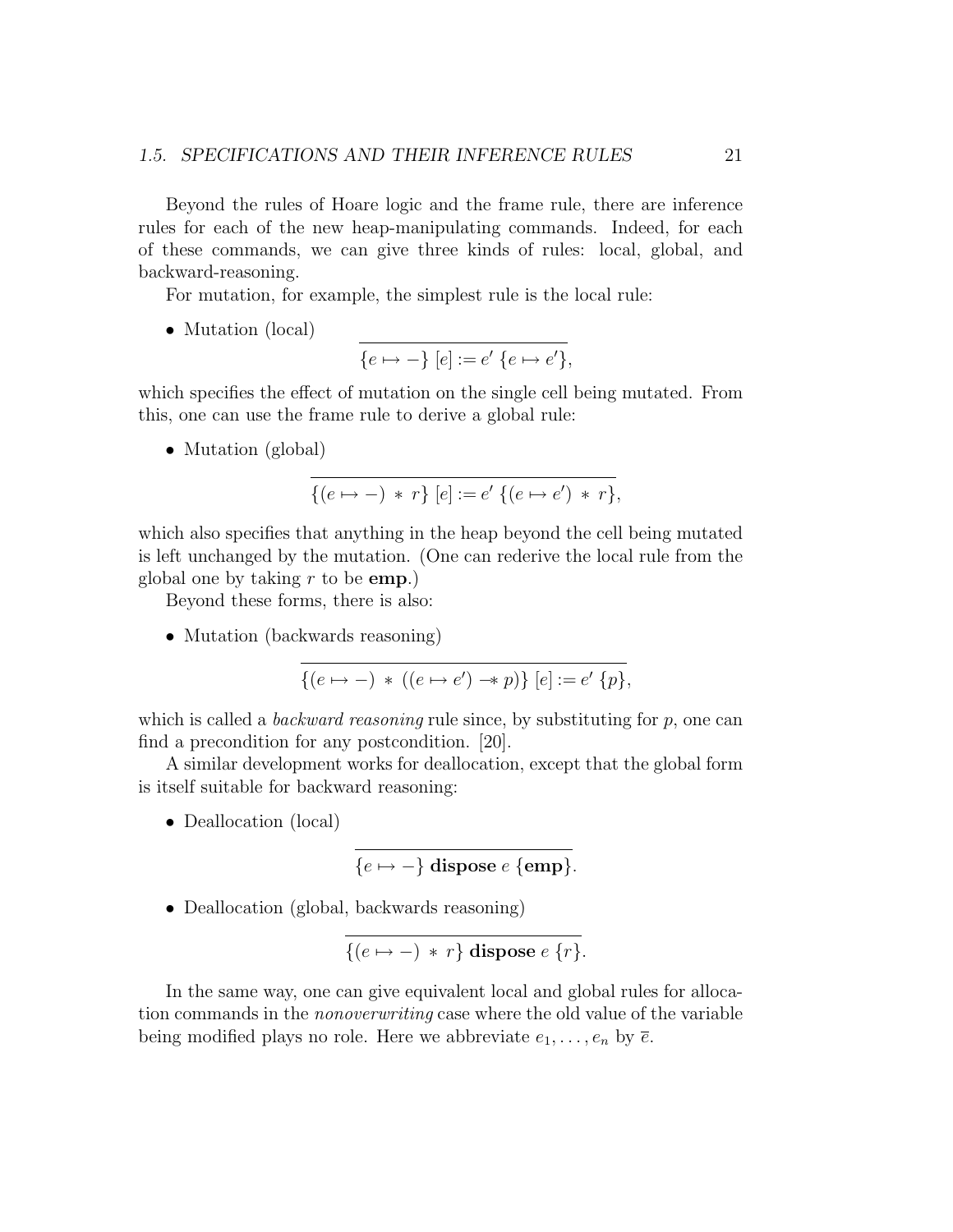• Allocation (nonoverwriting, local)

$$
\{\mathbf{emp}\} \ v := \mathbf{cons}(\overline{e}) \ \{v \mapsto \overline{e}\},
$$

where v is not free in  $\overline{e}$ .

• Allocation (nonoverwriting, global)

$$
\{r\} \ v := \mathbf{cons}(\overline{e}) \ \{ (v \mapsto \overline{e}) \ * \ r \},
$$

where v is not free in  $\bar{e}$  or r.

Of course, we also need more general rules for allocation commands  $v :=$ cons( $\bar{e}$ ), where v occurs in  $\bar{e}$  or the precondition, as well as a backwardreasoning rule for allocation, and rules for lookup. Since all of these rules are more complicated than those given above (largely because most of them contain quantifiers), we postpone them to Section 3.7 (where we will also show that the different forms of rules for each command are interderivable).

As a simple illustration of separation logic, the following is an annotated specification of the command (1.5) that tries to glue together adjacent records:

$$
\{x \mapsto - * y \mapsto -\}
$$
  
if  $y = x + 1$  then  

$$
\{x \mapsto -, -\}
$$
  
skip  
else if  $x = y + 1$  then  

$$
\{y \mapsto -, -\}
$$
  
 $x := y$   
else  

$$
(\{x \mapsto - * y \mapsto -\}
$$
  
dispose  $x$ ;  

$$
\{y \mapsto -\}
$$
  
dispose  $y$ ;  
{emp}  
 $x := const(1, 2)$   

$$
\{x \mapsto -, -\}.
$$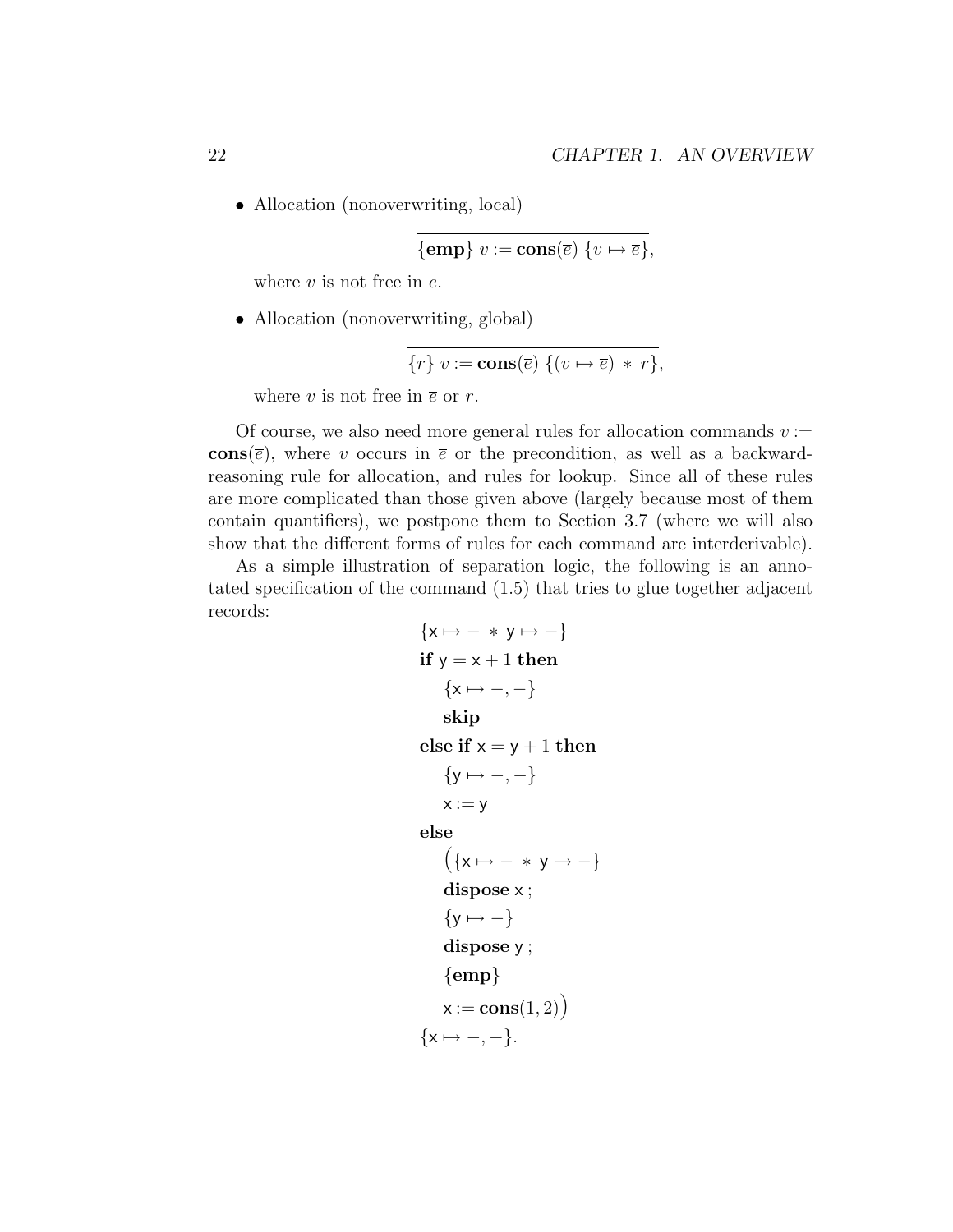#### 1.6. LISTS 23

We will make the concept of an annotated specification — as a user-friendly form for presenting proof of specifications — rigorous in Sections 3.3 and 3.6. For the present, one can think of the intermediate assertions as comments that must be true whenever control passes through them (assuming the initial assertion is true when the program begins execution), and that must also ensure the correct functioning of the rest of the program being executed.

A second example describes a command that uses allocation and mutation to construct a two-element cyclic structure containing relative addresses:

$$
{\rm \small \begin{aligned} &\{\text{emp}\} \\ &\text{x}:=\text{cons}(a,a)\,;\\ &\{\text{x}\mapsto a,a\} \\ &\text{y}:=\text{cons}(b,b)\,;\\ &\{(x\mapsto a,a)\,*\,(y\mapsto b,b)\} \\ &\{\text{(}x\mapsto a,-\text{)}\,*\,(y\mapsto b,-)\} \\ &\text{[}x+1] := y-x\,;\\ &\{\text{(}x\mapsto a,y-x)\,*\,(y\mapsto b,-)\} \\ &\text{[}y+1] := x-y\,;\\ &\{\text{(}x\mapsto a,y-x)\,*\,(y\mapsto b,x-y)\} \\ &\{\exists o.\;(x\mapsto a,o)\,*\,(x+o\mapsto b,-o)\}. \end{aligned}}
$$

### 1.6 Lists

To specify a program adequately, it is usually necessary to describe more than the form of its structures or the sharing patterns between them; one must relate the states of the program to the abstract values that they denote. For instance, to specify the list-reversal program in Section 1.1, it would hardly be enough to say that "If i is a list before execution, then j will be a list afterwards". One needs to say that "If i is a list representing the sequence  $\alpha$  before execution, then afterwards j will be a list representing the sequence that is the reflection of  $\alpha$ ."

To do so in general, it is necessary to define the set of abstract values (sequences, in this case), along with their primitive operations, and then to define predicates on the abstract values by structural induction. Since these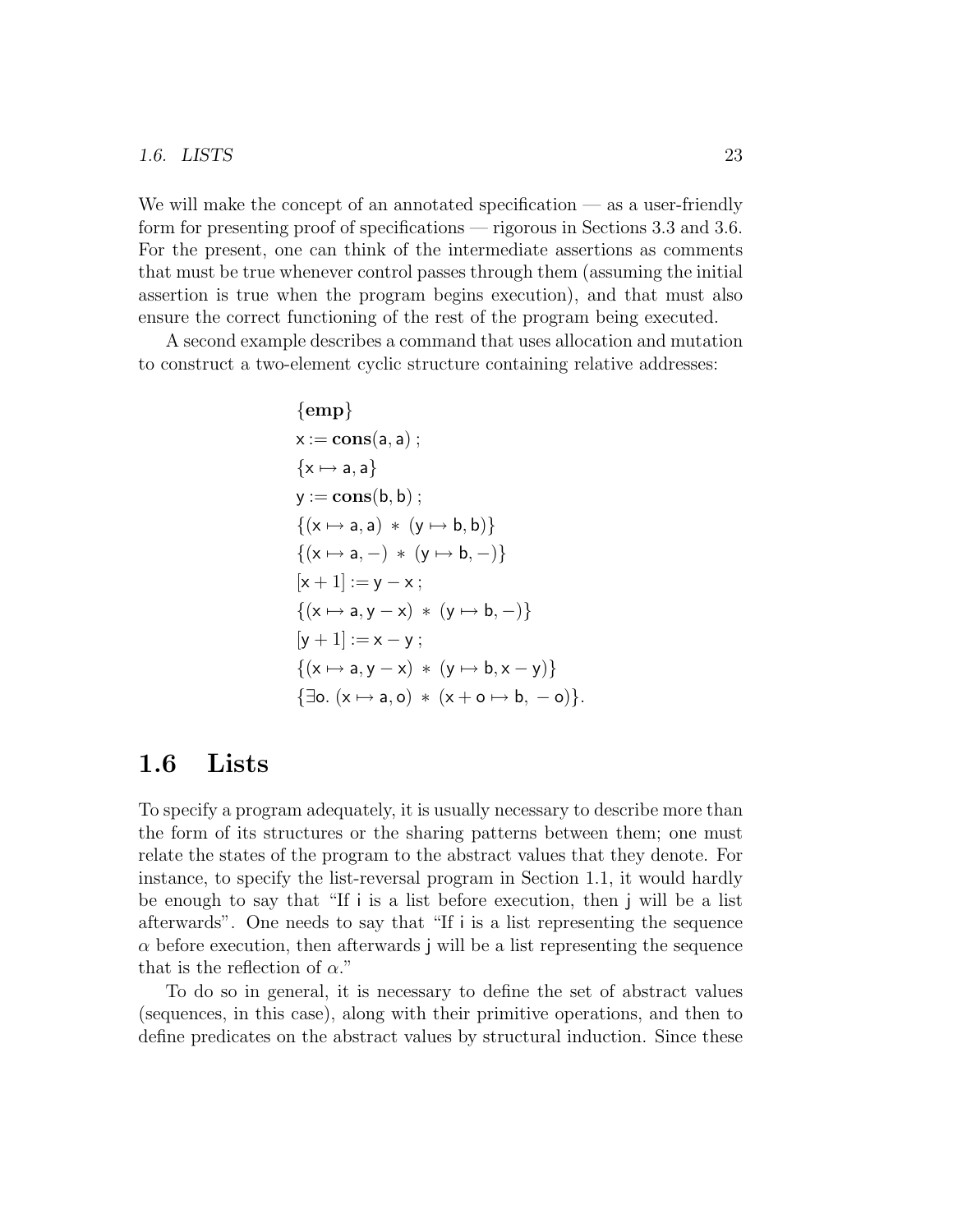kinds of definition are standard, we will treat them less formally than the novel aspects of our logic.

Sequences and their primitive operations are an easy first example since they are a standard and well-understood mathematical concept, so that we can omit their definition. To denote the primitive operations, we write  $\epsilon$  for the empty sequence,  $\alpha \cdot \beta$  for the composition of  $\alpha$  followed by  $\beta$ ,  $\alpha^{\dagger}$  for the reflection of  $\alpha$ , and  $\alpha_i$  for the ith component of  $\alpha$ .

The simplest list structure for representing sequences is the singly-linked list. To describe this representation, we write list  $\alpha$  i when i is a list representing the sequence  $\alpha$ :



It is straightforward to define this predicate by induction on the structure of  $\alpha$ :

$$
\begin{aligned}\n\text{list } \epsilon \, \text{i} &\stackrel{\text{def}}{=} \text{emp } \land \text{i} = \text{nil} \\
\text{list } (\text{a} \cdot \alpha) \, \text{i} &\stackrel{\text{def}}{=} \exists \text{j. i} \mapsto \text{a, j} * \text{list } \alpha \, \text{j}\n\end{aligned}
$$

(where  $\epsilon$  denotes the empty sequence and  $\alpha \cdot \beta$  denotes the concatenation of α followed by  $\beta$ ), and to derive a test whether the list represents an empty sequence:

$$
list \alpha i \Rightarrow (i = nil \Leftrightarrow \alpha = \epsilon).
$$

Then the following is an annotated specification of the program for reversing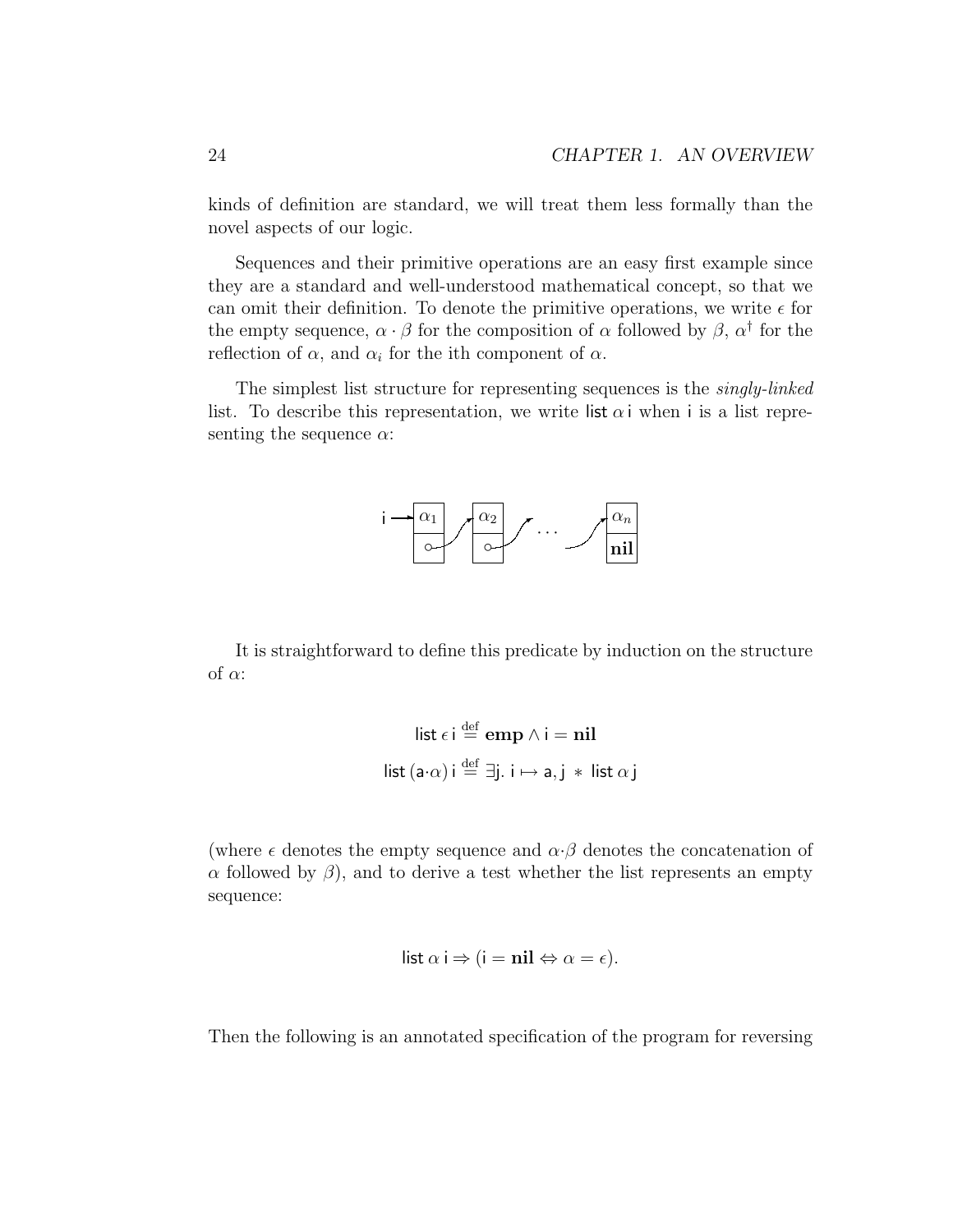a list:

```
{list \alpha_0 i}
{list \alpha_0 i * (emp \land nil = nil)}
j := nil;{list \alpha_0 i * (emp \wedge j = nil)}
{list \alpha_0 i * list \epsilon j}
 {\exists \alpha, \beta. (list \alpha i * list \beta j) \wedge \alpha_0^{\dagger} = \alpha^{\dagger} \cdot \beta}
while i \neq nil do
      \left(\{\exists \mathsf{a}, \alpha, \beta \mathsf{.} \text{ (list } (\mathsf{a} \cdot \alpha) \text{ i } * \text{ list } \beta \text{ j)} \wedge \alpha_0^\dagger = (\mathsf{a} \cdot \alpha)^\dagger \cdot \beta\right\}\{\exists a, \alpha, \beta, k. (i \mapsto a, k * list \alpha k * list \beta j) \wedge \alpha_0^{\dagger} = (a \cdot \alpha)^{\dagger} \cdot \beta\}k := [i + 1];
          \{\exists a, \alpha, \beta. (i \mapsto a, k * \text{ list } \alpha k * \text{ list } \beta j) \wedge \alpha_0^{\dagger} = (a \cdot \alpha)^{\dagger} \cdot \beta\}[i + 1] := i:
          \{\exists a, \alpha, \beta \ldotp (i \mapsto a, j \ast \text{ list } \alpha \text{ k } \ast \text{ list } \beta \text{ j}) \wedge \alpha_0^{\dagger} = (a \cdot \alpha)^{\dagger} \cdot \beta\}\{\exists \mathsf{a}, \alpha, \beta. (list \alpha \mathsf{k} * \mathsf{list}(\mathsf{a} \cdot \beta) \mathsf{i}) \wedge \alpha_0^\dagger = \alpha^\dagger \cdot \mathsf{a} \cdot \beta\}\{\exists \alpha, \beta \text{. (list } \alpha \text{ k } * \text{ list } \beta \text{ i)} \wedge \alpha_0^{\dagger} = \alpha^{\dagger} \cdot \beta\}i := i : i := k\{\exists \alpha, \beta \ldotp (\mathsf{list} \ \alpha \, \mathsf{i} \, * \, \mathsf{list} \ \beta \, \mathsf{j}) \wedge \alpha_0^\dagger = \alpha^\dagger \cdot \beta \}\{\exists \alpha, \beta \ldotp \mathsf{list}\ \beta\, \mathsf{j}\wedge \alpha_0^\dagger = \alpha^\dagger{\cdot}\beta\wedge\alpha = \epsilon\}\{list \alpha_0^\dagger\{\mathfrak{i}\}
```
Within the assertions here, Greek letters are used as variables denoting sequences. More formally, we have extended the state to map Greek variables into sequences as well as sans serif variables into integers.

### 1.7 Trees and Dags

When we move from list to tree structures, the possible patterns of sharing within the structures become richer.

At the outset, we face a problem of nomenclature: Words such as "tree" and "graph" are often used to describe a variety of abstract structures, as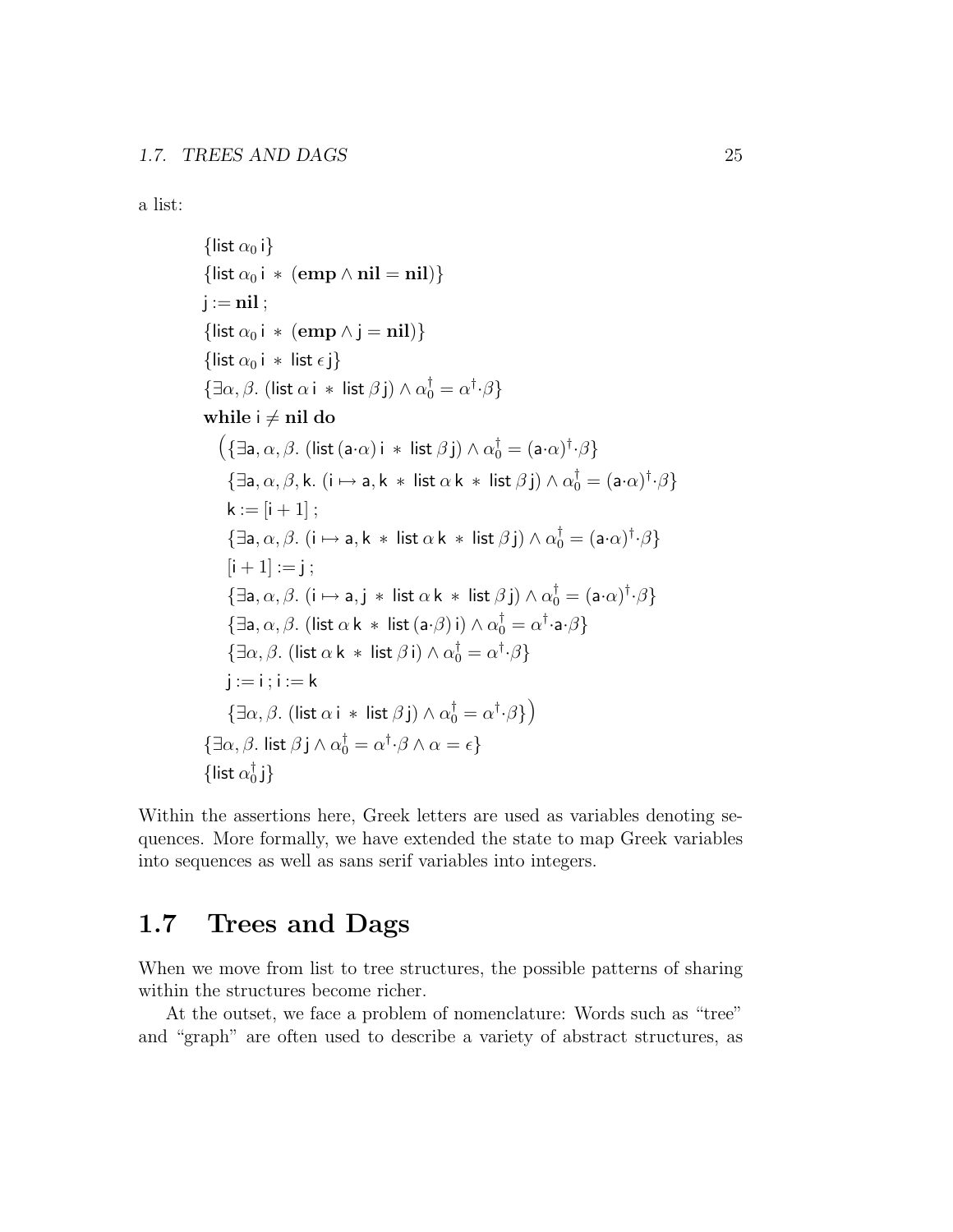well as particular ways of representing such structures. Here we will focus on a particular kind of abstract value called an "S-expression" in the LISP community. The set S-exps of these values is the least set such that

 $\tau \in S$ -exps iff  $\tau \in Atoms$ 

or  $\tau = (\tau_1 \cdot \tau_2)$  where  $\tau_1, \tau_2 \in S$ -exps.

(Of course, this is just a particular, and very simple, initial algebra — as is "sequence". We could take carriers of any lawless many-sorted initial algebra to be our abstract data, but this would complicate our exposition while adding little of interest.)

For clarity, it is vital to maintain the distinction between abstract values and their representations. Thus, we will call abstract values "S-expressions", while calling representations without sharing "trees", and representations with sharing but no cycles "dags" (for "directed acyclic graphs").

We write tree  $\tau(i)$  (or dag  $\tau(i)$ ) to indicate that i is the root of a tree (or dag) representing the S-expression  $\tau$ . Both predicates are defined by induction on the structure of  $\tau$ :

tree  $a(i)$  iff emp  $\wedge i = a$ tree  $(\tau_1 \cdot \tau_2)$  (*i*) iff  $\exists i_1, i_2 \cdot i \mapsto i_1, i_2 *$  tree  $\tau_1(i_1) *$  tree  $\tau_2(i_2)$ dag  $a(i)$  iff  $i = a$ dag  $(\tau_1 \cdot \tau_2)$   $(i)$  iff  $k\exists i_1, i_2 \ldots i \mapsto i_1, i_2$  \* (dag  $\tau_1$   $(i_1) \wedge$  dag  $\tau_2$   $(i_2)$ ).

(In Sections 5.1 and 5.2, we will see that tree  $\tau(i)$  is a precise assertion, so that it describes a heap containing a tree-representation of  $\tau$  and nothing else, while dag  $\tau(i)$  is an *intuitionistic* assertion, describing sa heap that may contain extra space as well as a tree-representation of  $\tau$ .)

### 1.8 Arrays and the Iterated Separating Conjunction

It is straightforward to extend our programming language to include heapallocated one-dimensional arrays, by introducing an allocation command where the number of consecutive heap cells to be allocated is specified by an operand. It is simplest to leave the initial values of these cells indeterminate.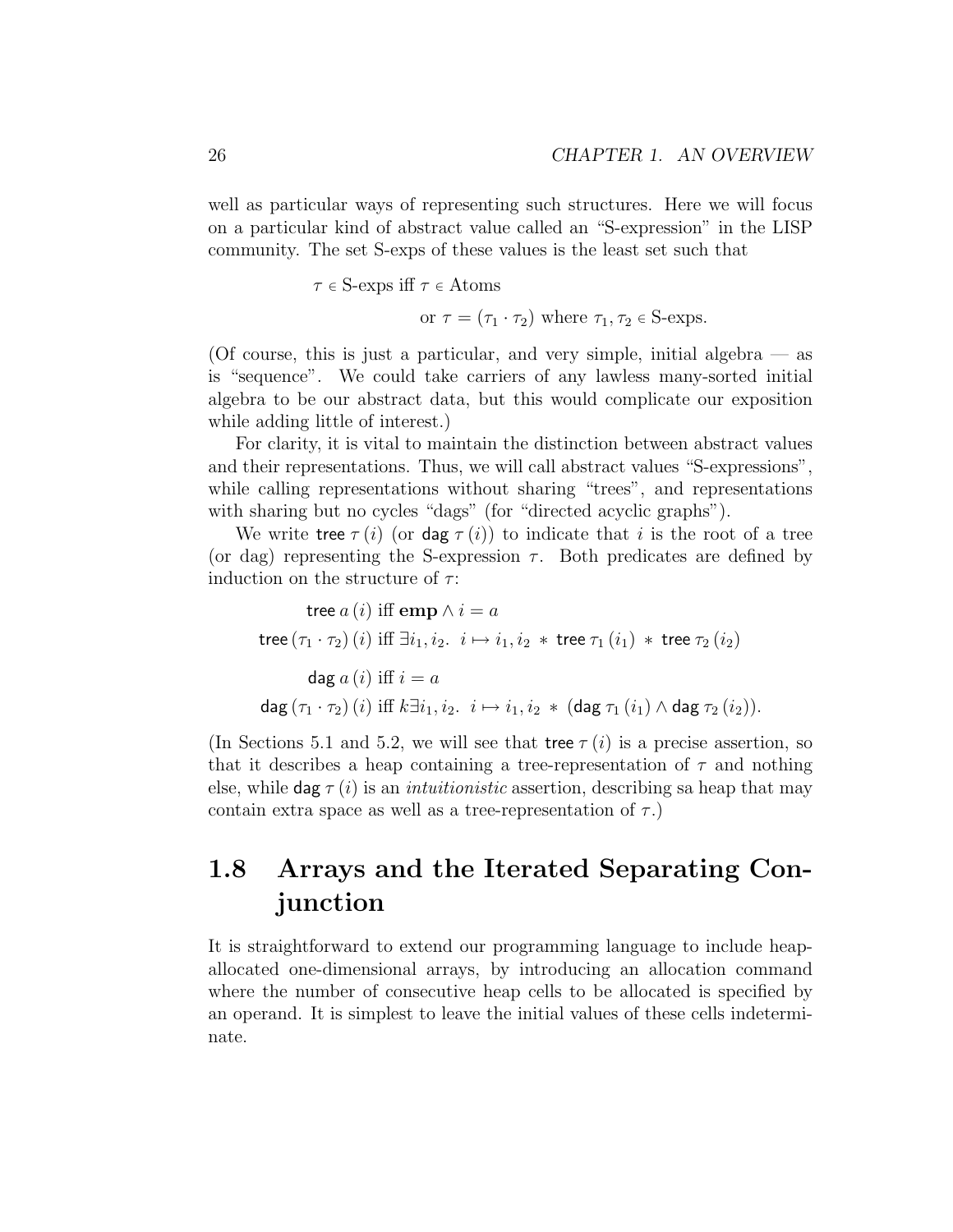#### 1.8. ARRAYS AND THE ITERATED SEPARATING CONJUNCTION27

We will use the syntax

 $\langle \text{comm} \rangle ::= \cdots | \langle \text{var} \rangle := \text{allocate } \langle \text{exp} \rangle$ 

where  $v:=$ **allocate** e will be a command that allocates e consecutive locations and makes the first of these locations the value of the variable  $v$ . For instance:

> Store : x: 3, y: 4 Heap : empty  $x := \text{allocate } y \qquad \qquad \Downarrow$ Store : x: 37, y: 4 Heap : 37: −, 38: −, 39: −, 40: −

To describe such arrays, it is helpful to extend the concept of separating conjunction to a construct that iterates over a finite contiguous set of integers. We use the syntax

$$
\langle \text{assert} \rangle ::= \cdots \mid \bigcirc_{\langle \text{var} \rangle = \langle \text{exp} \rangle}^{\langle \text{exp} \rangle} \langle \text{assert} \rangle
$$

Roughly speaking,  $\mathcal{O}_{v}^{e'}$  $e'_{v=e}$  p bears the same relation to  $*$  that  $\forall e'_{v:e}$  $e'_{v=e} p$  bears to ∧. More precisely, let *I* be the contiguous set  $\{v \mid e \le v \le e'\}$  of integers between the values of e and e'. Then  $\overline{\mathbb{O}_{v}^{e'}}$  $v=e'_{v=e}p(v)$  is true iff the heap can be partitioned into a family of disjoint subheaps, indexed by I, such that  $p(v)$ is true for the vth subheap.

Then array allocation is described by the following inference rule:

$$
\{r\} \ v := \textbf{allocate} \ e \ \{(\bigodot_{i=v}^{v+e-1} i \mapsto -) \ * \ r\},
$$

where  $v$  does not occur free in  $r$  or  $e$ .

A simple illustration of the iterated separating conjunction is the use of an array as a cyclic buffer. We assume that an n-element array has been allocated at address l, e.g., by  $I := \text{allocate } n$ , and we use the variables

m number of active elements

- i address of first active element
- j address of first inactive element.

Then when the buffer contains a sequence  $\alpha$ , it should satisfy the assertion

$$
0 \le m \le n \land 1 \le i < l + n \land 1 \le j < l + n \land 1
$$
\n
$$
j = i \oplus m \land m = \# \alpha \land 1
$$
\n
$$
((\bigcirc_{k=0}^{m-1} i \oplus k \mapsto \alpha_{k+1}) * (\bigcirc_{k=0}^{n-m-1} j \oplus k \mapsto -)),
$$

where  $x \oplus y = x + y$  modulo n, and  $1 \le x \oplus y < 1 + n$ .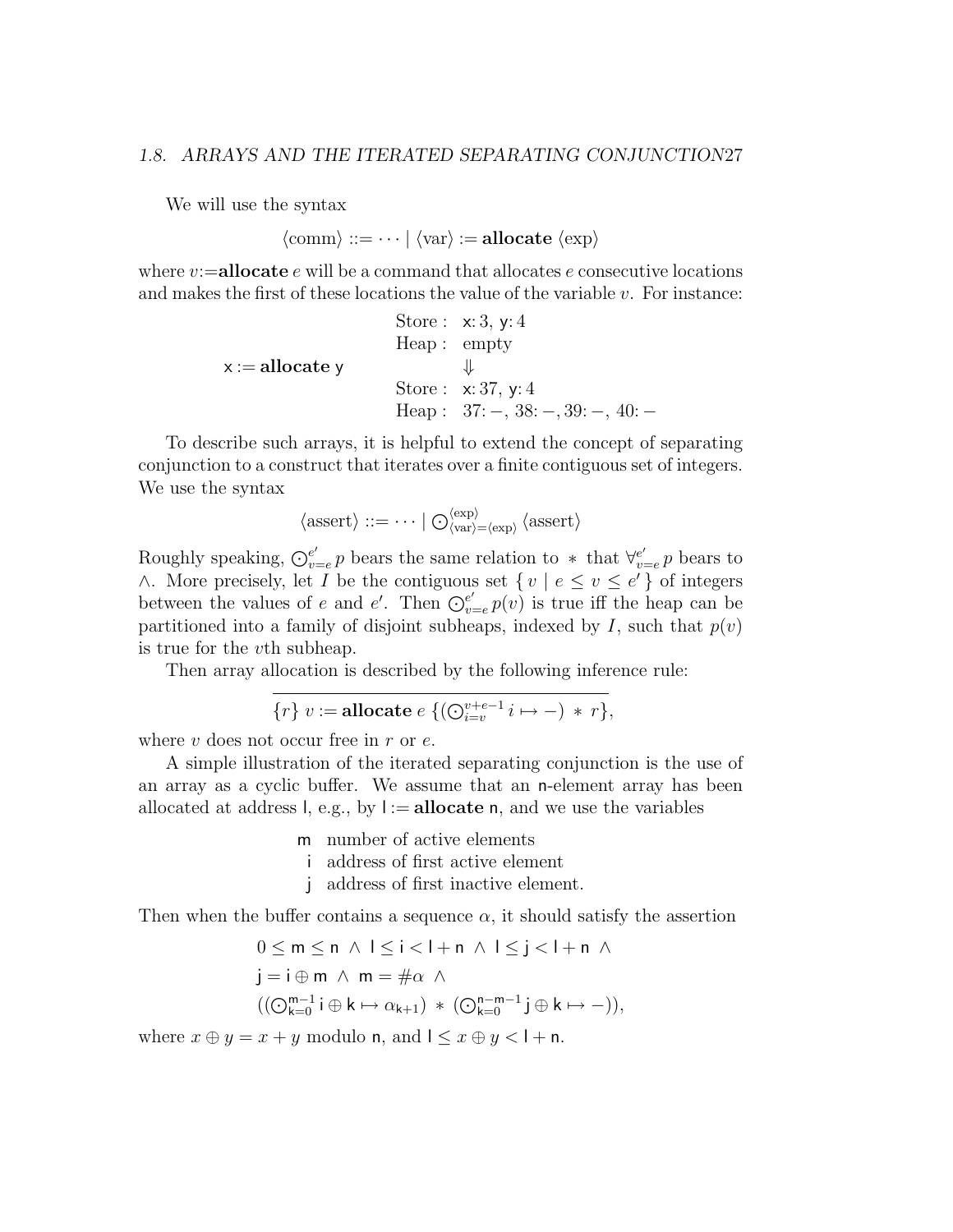### 1.9 Proving the Schorr-Waite Algorithm

One of the most ambitious applications of separation logic has been Yang's proof [28, 29] of the Schorr-Waite algorithm [27] for marking structures that contain sharing and cycles. This proof uses the older form of classical separation logic [20] in which address arithmetic is forbidden and the heap maps addresses into multifield records — each containing, in this case, two address fields and two boolean fields.

Since addresses refer to entire records with identical number and types of fields, it is easy to assert that the record at x has been allocated:

allocated(x)  $\stackrel{\rm def}{=}$  x  $\hookrightarrow$   $-$ ,  $-$ ,  $-$ ,  $-$ ,

that all records in the heap are marked:

$$
\mathsf{markedR} \stackrel{\mathrm{def}}{=} \forall \mathsf{x} \ldotp \mathsf{ allocated(x)} \Rightarrow \mathsf{x} \hookrightarrow -, -, -, \mathsf{true},
$$

that x is not a dangling address:

$$
noDanging(x) \stackrel{\text{def}}{=} (x = nil) \lor allocated(x),
$$

or that no record in the heap contains a dangling address:

$$
\begin{aligned}\n\text{noDanglingR} &\stackrel{\text{def}}{=} \forall x, l, r. \ (\text{x} \hookrightarrow l, r, -, -) \Rightarrow \\
&\quad \text{noDanging(l)} \land \text{noDanging(r)}.\n\end{aligned}
$$

The heap described by the main invariant of the program is the footprint of the entire algorithm, which is exactly the structure that is reachable from the address root. The invariant itself is:

$$
\begin{array}{l} \mathsf{noDanglingR}\wedge\mathsf{noDangling(t)}\wedge\mathsf{noDangling(p)}\wedge\\ \big(\mathsf{listMarketNodesR}(\mathsf{stack},\mathsf{p})\;\ast \\ (\mathsf{restoredListR}(\mathsf{stack},\mathsf{t})\twoheadrightarrow\mathsf{spansR}(\mathsf{STree},\mathsf{root}))\big)\wedge\\ \big(\mathsf{markedR}\;\ast\;\big(\mathsf{unmarkedR}\wedge\big(\forall \mathsf{x}.\ \mathsf{allocated}(\mathsf{x})\Rightarrow\\ (\mathsf{reach}(\mathsf{t},\mathsf{x})\vee\mathsf{reachRightChildInList}(\mathsf{stack},\mathsf{x}))\big)\big)\big). \end{array}
$$

At the point in the computation described by this invariant, the value of the variable t indicates the current subheap that is about to be scanned. At the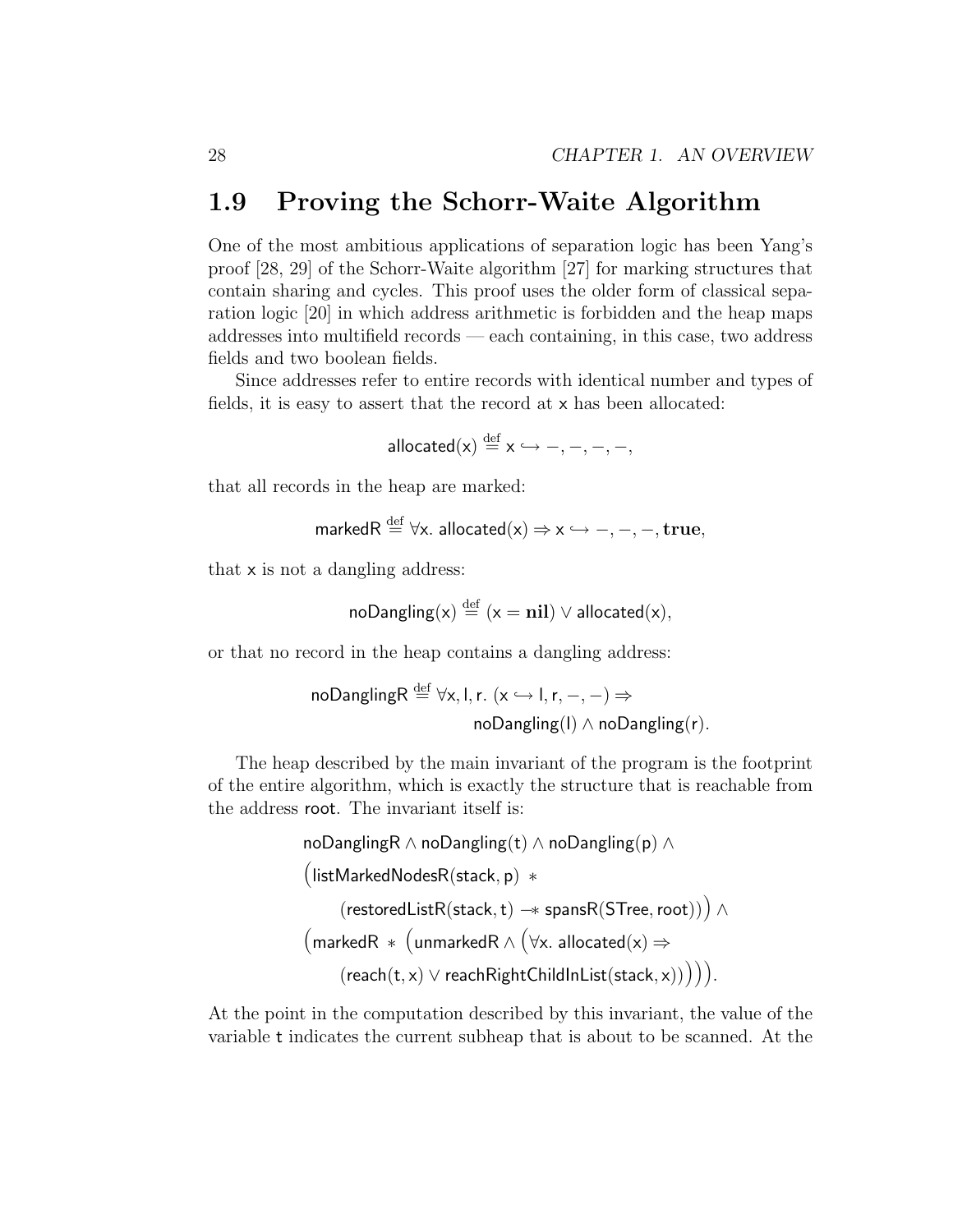beginning of the computation, there is a path called the *spine* from root to this value:



The assertion restored List R(stack, t) describes this state of the spine; the abstract variable stack encodes the information contained in the spine.

At the instant described by the invariant, however, the links in the spine are reversed:



This reversed state of the spine, again containing the information encoded by stack, is described by the assertion listMarkedNodesR(stack, p).

The assertion spansR(STree, root), which also occurs in the precondition of the algorithm, asserts that the abstract structure STree is a spanning tree of the heap. Thus, the second and third lines of the invariant use separating implication elegantly to assert that, if the spine is correctly restored, then the heap will have the same spanning tree as it had initially. (In fact, the proof goes through if spansR(STree, root) is any predicate about the heap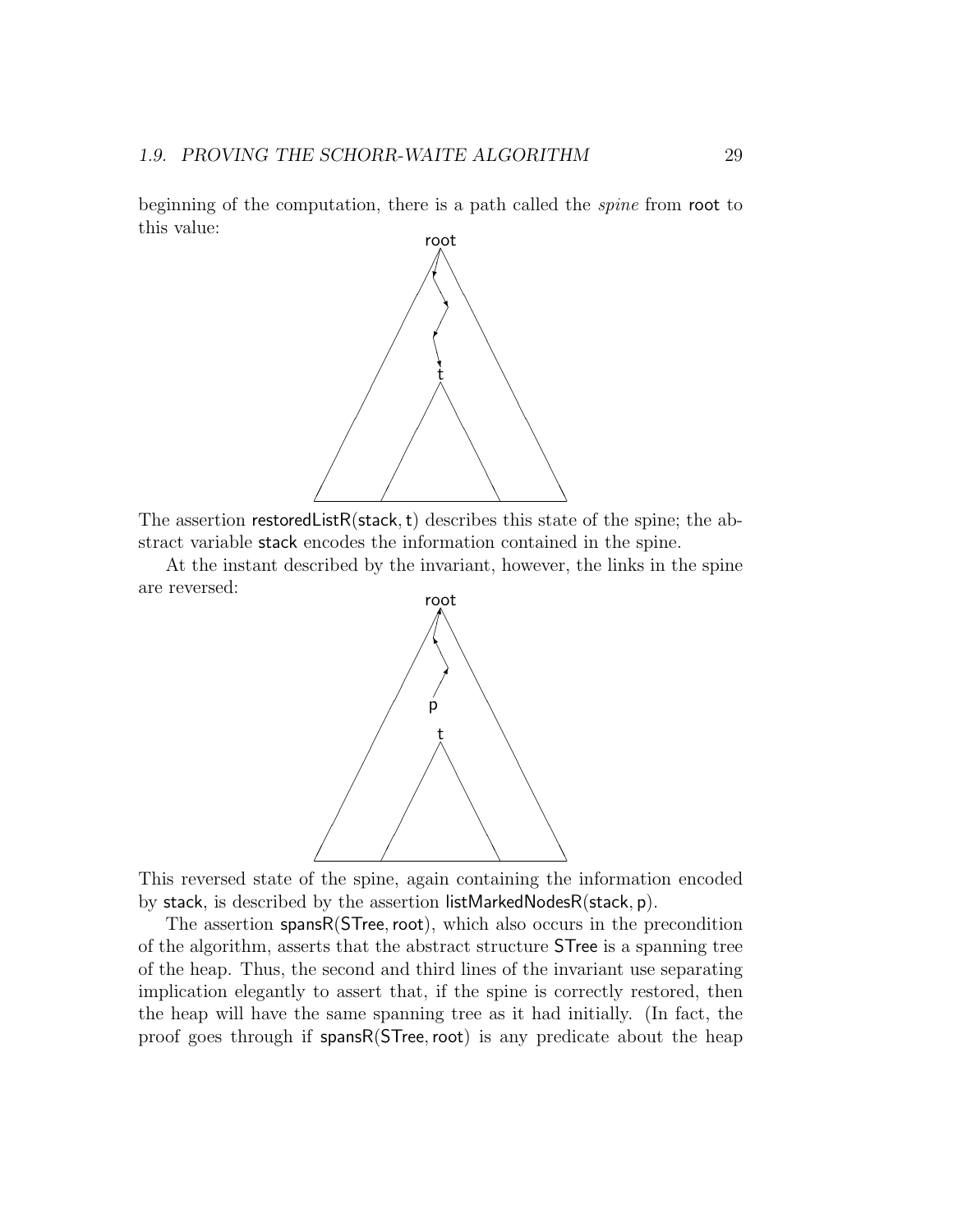that is independent of the boolean fields in the records; spanning trees are used only because they are sufficent to determine the heap, except for the boolean fields.) To the author's knowledge, this part of the invariant is the earliest conceptual use of separating implication in a real proof of a program (as opposed to its formal use in expressing backward-reasoning rules and weakest preconditions).

In the rest of the invariant, the heap is partitioned into marked and unmarked records, and it is asserted that every active unmarked record can be reached from the variable t or from certain fields in the spine. However, since this assertion lies within the right operand of the separating conjunction that separates marked and unmarked notes, the paths by which the unmarked records are reached must consist of unmarked records. Anyone (such as the author [93, Section 5.1]) who has tried to verify this kind of graph traversal, even informally, will appreciate the extraordinary succinctness of the last two lines of Yang's invariant.

### 1.10 Shared-Variable Concurrency

O'Hearn has extended separation logic to reason about shared-variable concurrency, drawing upon early ideas of Hoare [94] and Owicki and Gries [95].

For the simplest case, where concurrency is unconstrained by any kind of synchronization mechanism, Hoare had given the straightforward rule:

$$
\frac{\{p_1\} c_1 \{q_1\}}{\{p_1 \wedge p_2\} c_1 || c_2 \{q_1 \wedge q_2\}},
$$

when the free variables of  $p_1$ ,  $c_1$ , and  $q_1$  are not modified by  $c_2$ , and vice-versa.

Unfortunately, this rule fails in separation logic since, even though the side condition prohibits the processes from interfering via assignments to variables, they permit interference via mutations in the heap. O'Hearn realized that the rule could be saved by replacing the ordinary conjunctions by separating conjunctions, which separated the heap into parts that can only be mutated by a single process:

$$
\frac{\{p_1\} c_1 \{q_1\}}{\{p_1 * p_2\} c_1 \| c_2 \{q_1 * q_2\}}\n\frac{\{p_2\} c_2 \{q_2\}}{\{q_1 * q_2\}}
$$

(with the same side condition as above).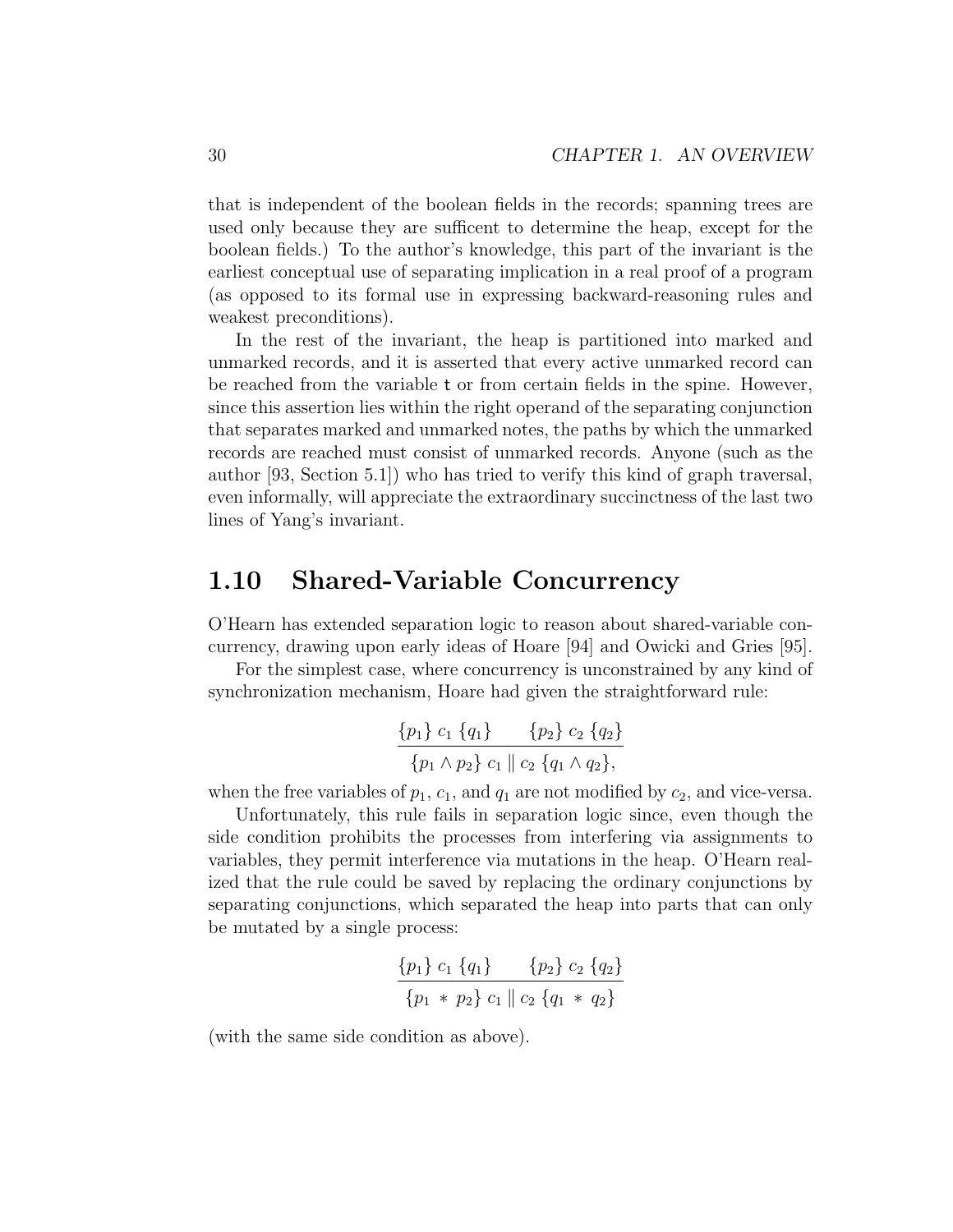#### 1.10. SHARED-VARIABLE CONCURRENCY 31

Things became far less straightforward, however, when synchronization was introduced. Hoare had investigated conditional critical regions, keyed to "resources", which were disjoint collections of variables. His crucial idea was that there should be an invariant associated with each resource, such that when one entered a critical region keyed to a resource, one could assume that the invariant was true, but when one left the region, the invariant must be restored.

O'Hearn was able to generalize these ideas so that both processes and resources could "own" portions of the heap, and this ownership could move among processes and resources dynamically as the processes entered and left critical regions.

As a simple example, consider two processes that share a buffer consisting of a single cons-cell. At the level of the processes, there are simply two procedures:  $put(x)$ , which accepts a **cons**-cell and makes it disappear, and  $get(y)$ , which makes a cons-cell appear. The first process allocates a conscell and gives it to  $put(x)$ ; the second process obtains a **cons**-cell from  $get(y)$ , uses it, and deallocates it:



Behind the scenes, however, there is a resource buf that implements a small buffer that can hold a single **cons**-cell. Associated with this resource are a boolean variable full, which indicates whether the buffer currently holds a cell, and an integer variable c that points to the cell when full is true. Then  $put(x)$  is implemented by a critical region that checks the buffer is empty and then fills it with  $x$ , and  $get(y)$  is implemented by a conditional critical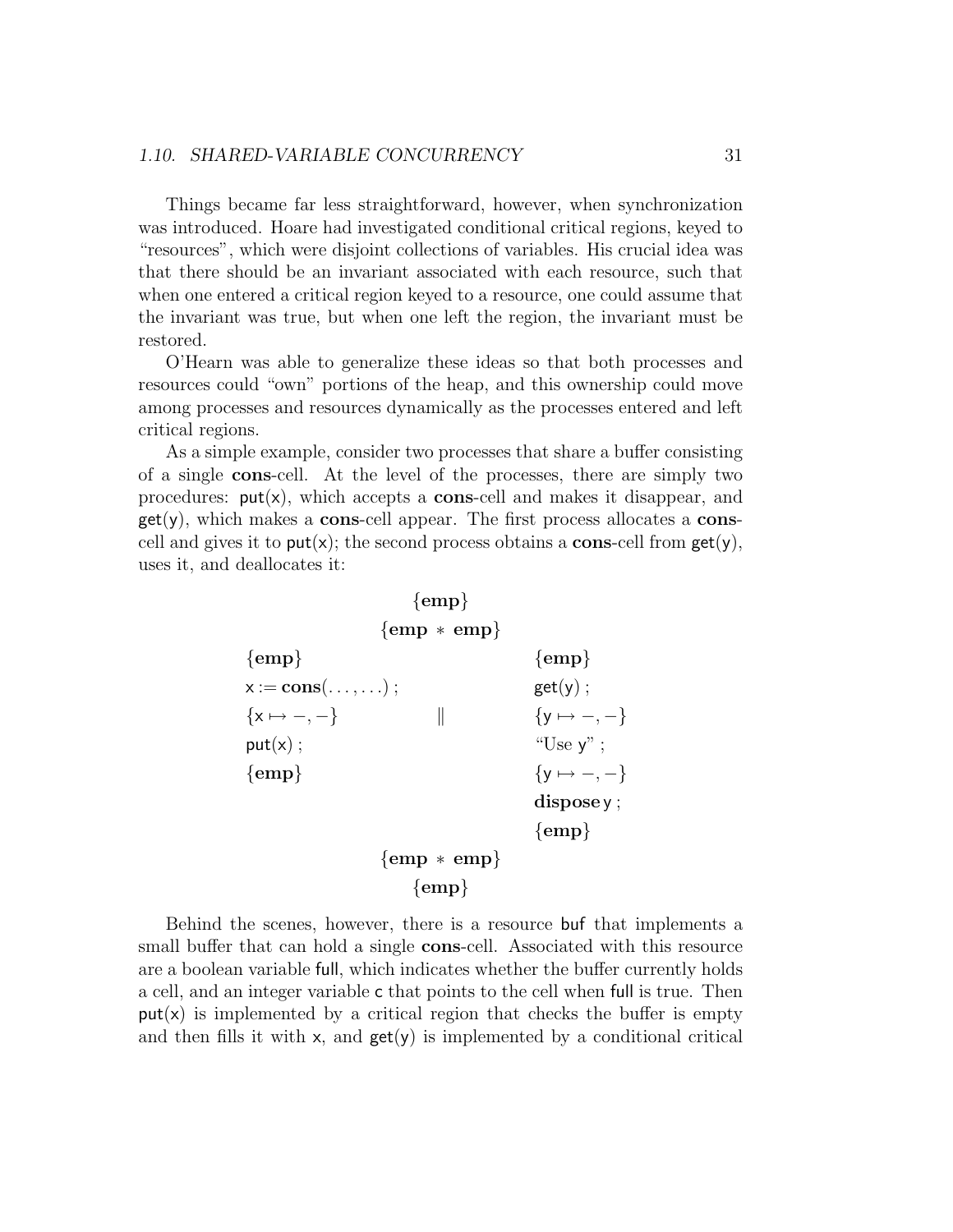regions that checks the buffer is full and then empties it into y:

```
put(x) = with but when \neg full do (c := x; full := true)
```

```
get(y) = with but when full do (y := c; full := false)
```
Associated with the resource buf is an invariant:

$$
R \stackrel{\text{def}}{=} (\text{full} \land c \mapsto -, -) \lor (\neg \text{full} \land \text{emp}).
$$

The effect of O'Hearn's inference rule for critical regions is that the resource invariant is used explicitly to reason about the body of a critical region, but is hidden outside of the critical region:

```
\{x \mapsto -, -\}put(x) = with buf when \neg full do\{(R \times \mathsf{x} \mapsto -, -) \wedge \neg \text{full}\}{emp * x \mapsto -, -}\{x \mapsto -,-\}c := x; full := true{full \wedge c \mapsto -, -}\{R\}{R * emp}{emp}
```

```
{emp}
```
get(y) = with but when full do (  
\n
$$
\{(R * emp) \land full\}
$$
\n
$$
\{c \mapsto -, - * emp\}
$$
\n
$$
\{c \mapsto -, -\}
$$
\n
$$
y := c ; full := false
$$
\n
$$
\{\neg full \land y \mapsto -, -\}
$$
\n
$$
\{(\neg full \land emp) * y \mapsto -, -\}
$$
\n
$$
\{R * y \mapsto -, -\}
$$
\n
$$
\{y \mapsto -, -\}
$$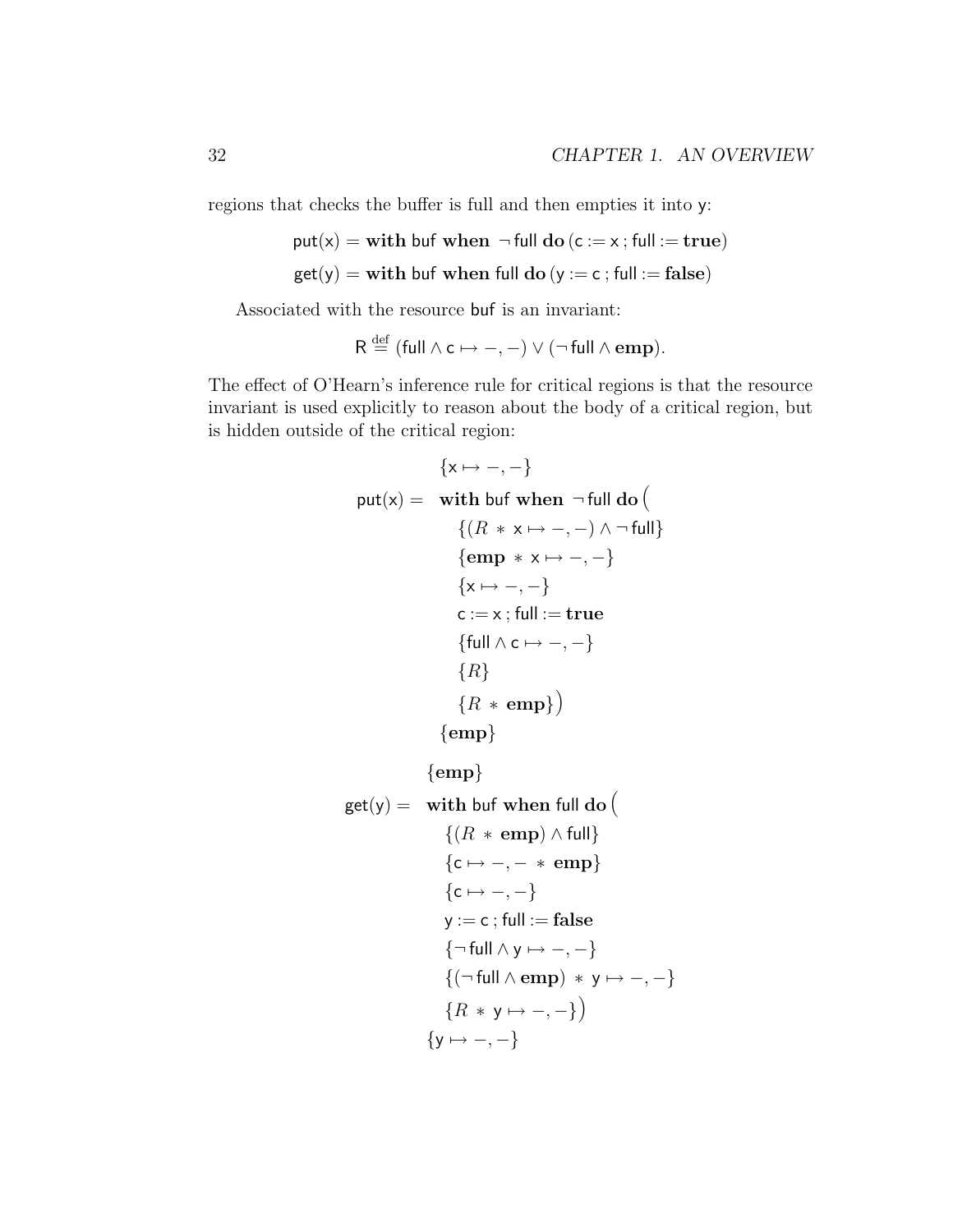On the other hand, the resource invariant reappears outside the declaration of the resource, indicating that it must be initialized beforehand, and will remain true afterwards:

```
{R * emp}resource buf in
                  \{emp\}{emp ∗ emp}
               .
.
                    \parallel.
.
.
              {emp ∗ emp}
                  {emp}{R * emp}
```
### 1.11 Fractional Permissions

Especially in concurrent programming, one would like to extend separation logic to permit passivity, i.e., to allow processes or other subprograms that are otherwise restricted to separate storage to share access to read-only variables. R. Bornat [79] has opened this possibility by introducing the concept of permissions, originally devised by John Boyland [78].

The basic idea is to associate a fractional real number called a permission with the  $\mapsto$  relation. We write  $e \stackrel{z}{\mapsto} e'$ , where z is a real number such that  $0 < z \leq 1$ , to indicate that e points to e' with permission z. Then  $e \stackrel{1}{\mapsto} e'$  has the same meaning as  $e \mapsto e'$ , so that a permission of one allows all operations, but when  $z < 1$  only lookup operations are allowed.

This idea is formalized by a conservation law for permissions:

$$
e \xrightarrow{z} e' * e \xrightarrow{z'} e' \text{ iff } e \xrightarrow{z+z'} e',
$$

along with local axiom schemata for each of the heap-manipulating operations:

$$
\{\text{emp}\}v := \text{cons}(e_1, \dots, e_n)\{e \xrightarrow{1} e_1, \dots, e_n\}
$$

$$
\{e \xrightarrow{1} -\} \text{dispose}(e)\{\text{emp}\}
$$

$$
\{e \xrightarrow{1} -\}[e] := e'\{e \xrightarrow{1} e'\}
$$

$$
\{e \xrightarrow{z} e'\}v := [e]\{e \xrightarrow{z} e' \wedge v = e'\},
$$